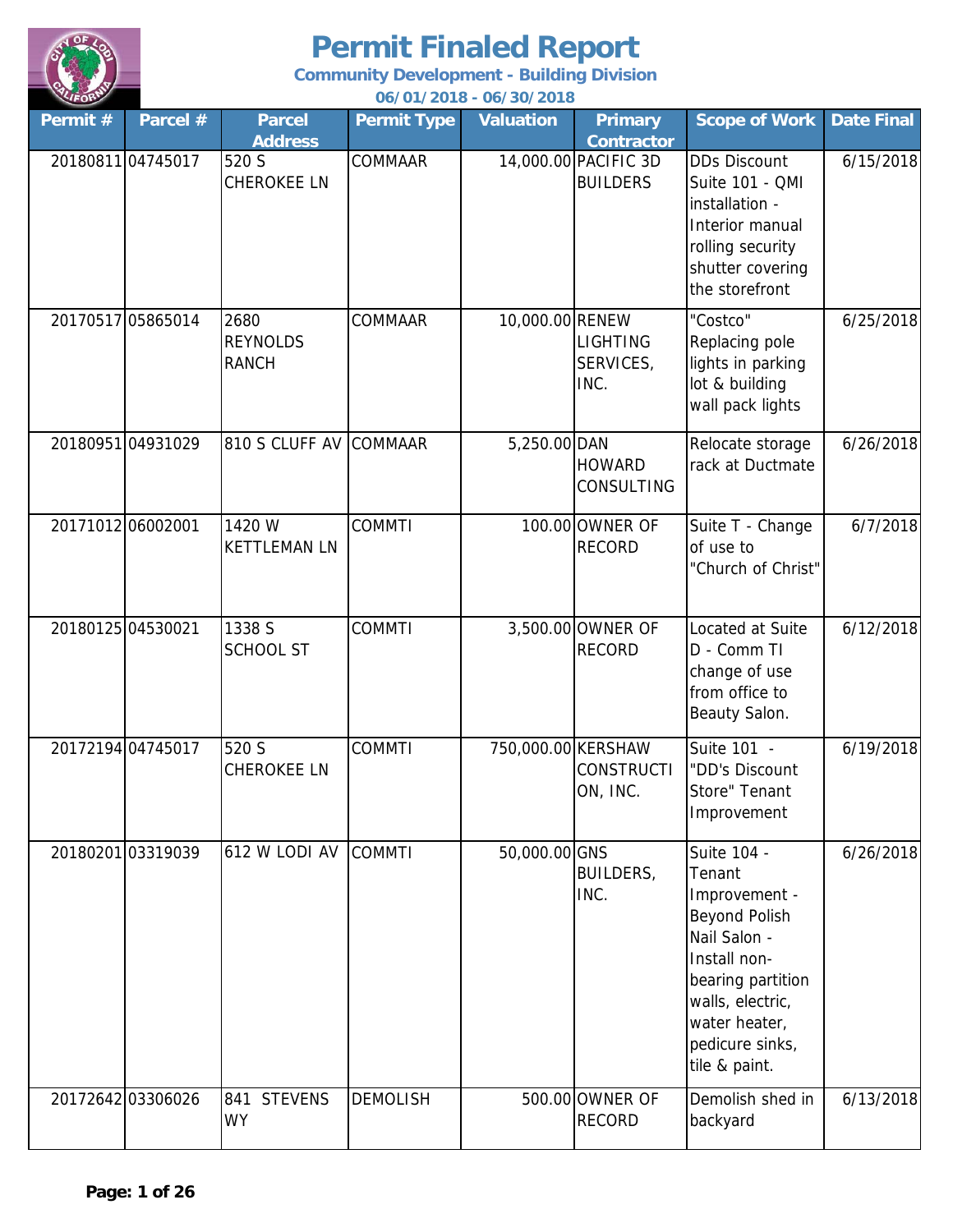

| LIFORM   |                   |                                 |                    | 06/01/2018 - 06/30/2018 |                                                        |                                                                                                                                                                      |                   |
|----------|-------------------|---------------------------------|--------------------|-------------------------|--------------------------------------------------------|----------------------------------------------------------------------------------------------------------------------------------------------------------------------|-------------------|
| Permit # | Parcel #          | <b>Parcel</b><br><b>Address</b> | <b>Permit Type</b> | <b>Valuation</b>        | <b>Primary</b><br><b>Contractor</b>                    | <b>Scope of Work</b>                                                                                                                                                 | <b>Date Final</b> |
|          | 20172977 04502036 | 308<br>CHESTNUT ST              | <b>DEMOLISH</b>    |                         | 2,500.00 W C CANEPA                                    | Demolish all<br>bathroom<br>fixtures, flooring<br>& any rotted sub-<br>floors. Remove<br>wall to enlarge<br>bathroom (non-<br>load bearing)                          | 6/14/2018         |
|          | 20181024 02713420 | 306 LA SETTA<br>DR              | <b>DEMOLISH</b>    | 3,800.00 LISA M         | <b>JENNINGS</b><br><b>GENERAL</b><br><b>CONTRACTOR</b> | Demo Only:<br>Kitchen, hall<br>bath; remove<br>cabinets in<br>laundry, Remove<br>sheetrock<br>between Living<br>and Family room.<br><b>NO</b><br><b>CONSTRUCTION</b> | 6/27/2018         |
|          | 20181334 03940026 | 1156<br>JUNEWOOD CT             | <b>ELECSERV</b>    | 2,000.00 ASAP           | <b>ELECTRIC</b>                                        | Upgrade main<br>service from 100<br>amp to 200 amp<br>(same location)                                                                                                | 6/26/2018         |
|          | 2017280803519025  | 708 N LOMA DR EQUIP             |                    |                         | 6,500.00 OWNER OF<br><b>RECORD</b>                     | Repalce existing<br>HVAC on roof                                                                                                                                     | 6/1/2018          |
|          | 20181244 03107045 | 999 S<br><b>FAIRMONT AV</b>     | <b>EQUIP</b>       | 8,975.00                |                                                        | Comm Bldg.<br>Unit #215<br>Located on Roof.<br><b>HVAC</b> replace<br>existing gas/elec<br>unit                                                                      | 6/4/2018          |
|          | 2018130303316020  | 530 ST CLAIRE<br><b>DR</b>      | <b>EQUIP</b>       |                         | 1,500.00 CRYSTAL<br><b>PLUMBING</b>                    | Replace sewer<br>line                                                                                                                                                | 6/5/2018          |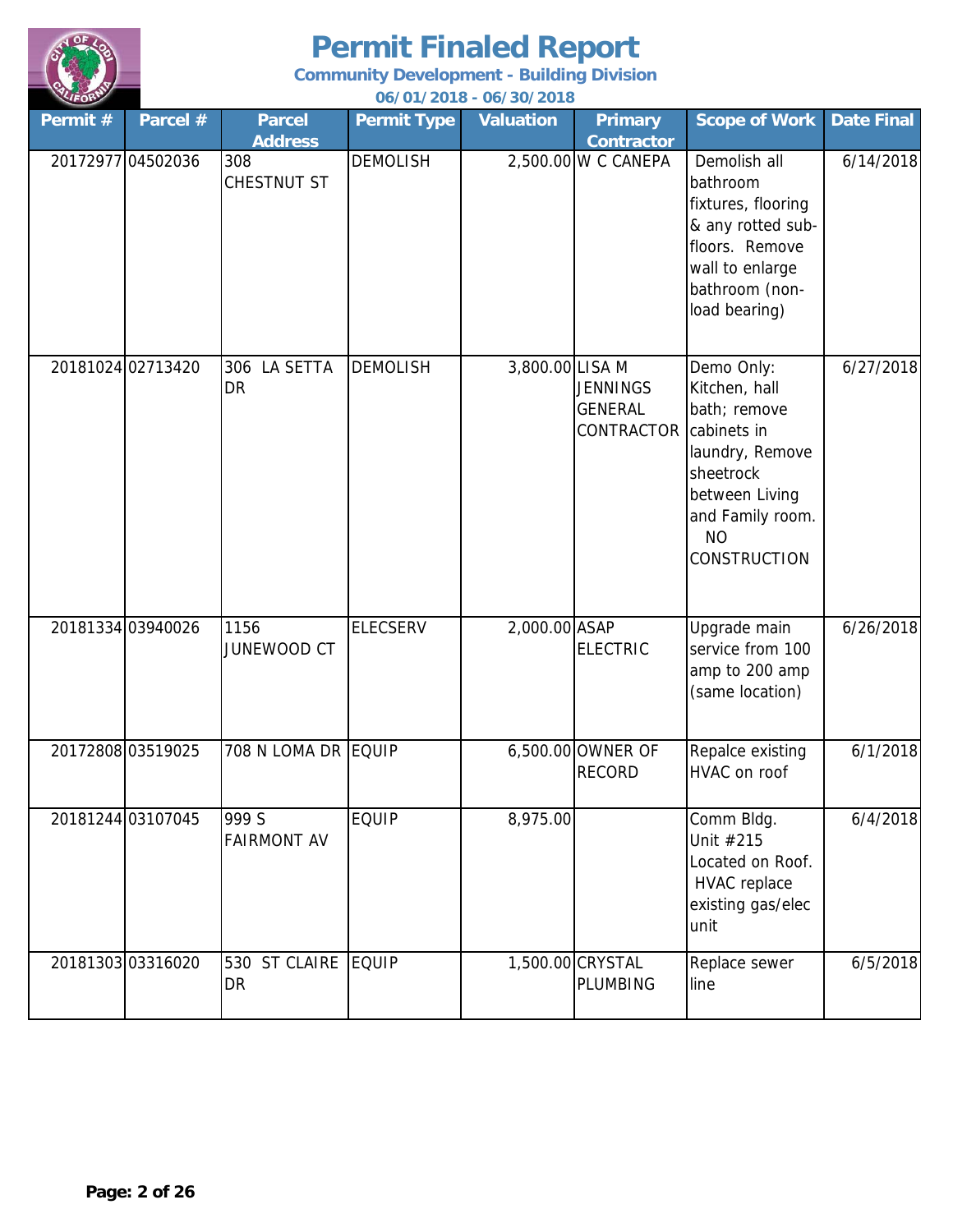

| LIFORM<br>Permit# | Parcel #          | <b>Parcel</b>                 | <b>Permit Type</b> | 06/01/2018 - 06/30/2018<br><b>Valuation</b> | <b>Primary</b>                                                                      | <b>Scope of Work</b>                                                | <b>Date Final</b> |
|-------------------|-------------------|-------------------------------|--------------------|---------------------------------------------|-------------------------------------------------------------------------------------|---------------------------------------------------------------------|-------------------|
|                   |                   | <b>Address</b>                |                    |                                             | <b>Contractor</b>                                                                   |                                                                     |                   |
|                   | 2017277602715051  | 2219 W TOKAY<br><b>ST</b>     | <b>EQUIP</b>       |                                             | 8,800.00 ALL AIR INC<br>DBA: ALL<br><b>AIR HEATING</b><br>& AIR<br>CONDITIONIN<br>G | Replace HVAC<br>split system like<br>for like                       | 6/5/2018          |
|                   | 20181051 05819020 | 1718<br>LAKESHORE DR          | <b>EQUIP</b>       |                                             | 13,924.00 HONEYS AIR<br><b>INC</b>                                                  | Replace HVAC<br>split system.                                       | 6/5/2018          |
|                   | 20180515 06262030 | 214<br>CEDARWOOD<br><b>CT</b> | <b>EQUIP</b>       | 14,000.00 BELL                              | <b>BROTHER'S</b><br><b>HEATING</b><br>AND AIR INC.                                  | <b>HVAC changeout</b><br>split system like<br>for like.             | 6/5/2018          |
|                   | 2018057203907011  | 912 LAKE<br><b>HOME DR</b>    | <b>EQUIP</b>       | 1,200.00 VITALE                             | <b>ELECTRIC</b>                                                                     | Change out<br>existing 100 amp<br>panel to new 100<br>amp panel     | 6/6/2018          |
|                   | 20181444 01548009 | 2400 EILERS<br>#1807 LN       | <b>EQUIP</b>       | 1,621.00 ABC                                | PLUMBING<br>HEATING &<br><b>AIR</b><br>CONDITIONIN<br>G                             | #1807-Replace<br>40 Gal Water<br>Heater                             | 6/7/2018          |
|                   | 2018145302918028  | 2426 W<br><b>ALADDIN WY</b>   | <b>EQUIP</b>       | 7,550.00 BAKERS                             | <b>HEATING &amp;</b><br><b>AIR</b>                                                  | Replace HVAC<br>package unit of<br>roof                             | 6/11/2018         |
|                   | 2018131704131002  | 1006 WINTUN<br>DR             | <b>EQUIP</b>       | 10,832.00 LODI                              | <b>SERVICE</b><br><b>HEATING &amp;</b><br>COOLING                                   | <b>HVAC changeout</b><br>furnace ingarage<br>and AC in side<br>yard | 6/12/2018         |
|                   | 20173010 05856029 | 2076 KATNICH<br>LN            | <b>EQUIP</b>       | 1,500.00 ABILITY                            | <b>ACCESS</b><br>PLUMBING &<br><b>ROOTER</b>                                        | Replace Water<br>Heater - in<br>garage                              | 6/12/2018         |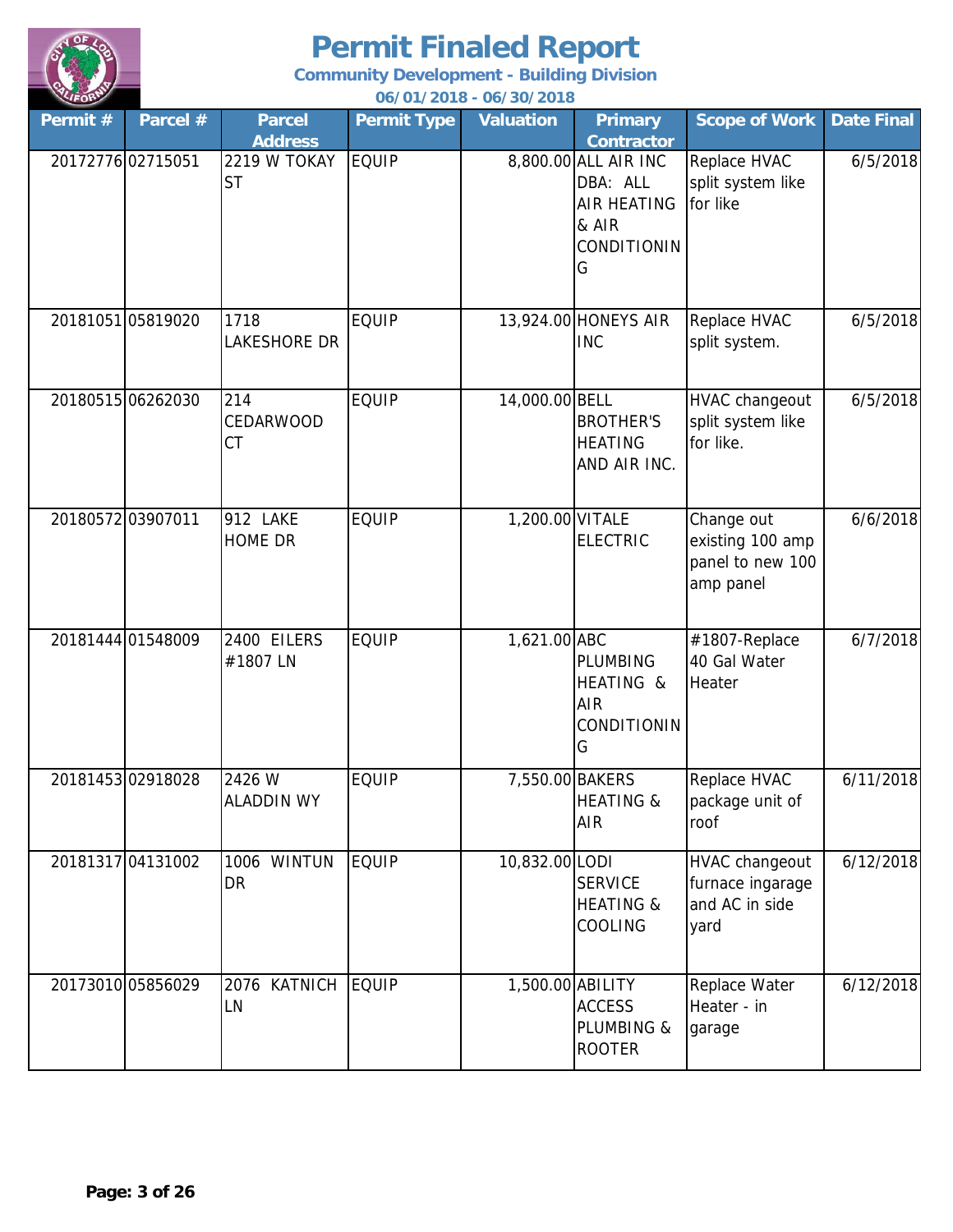

| LIFORM            |                   |                                       |                    | 06/01/2018 - 06/30/2018 |                                                                                     |                                                                                                |                   |
|-------------------|-------------------|---------------------------------------|--------------------|-------------------------|-------------------------------------------------------------------------------------|------------------------------------------------------------------------------------------------|-------------------|
| Permit#           | Parcel #          | <b>Parcel</b><br><b>Address</b>       | <b>Permit Type</b> | <b>Valuation</b>        | <b>Primary</b><br><b>Contractor</b>                                                 | <b>Scope of Work</b>                                                                           | <b>Date Final</b> |
|                   | 20171120 03508009 | 1818<br><b>MARIPOSA WY</b>            | <b>EQUIP</b>       | 7,500.00 DEREK          | <b>SAWYERS</b><br><b>SMART</b><br><b>SNERGY</b><br><b>HEATING &amp;</b><br>AIR INC. | Replace HVAC<br>split system                                                                   | 6/13/2018         |
|                   | 2018119204104012  | 900 N<br>PLEASANT AV                  | <b>EQUIP</b>       | 4,753.00 ABC            | <b>PLUMBING</b><br>HEATING &<br><b>AIR</b><br><b>CONDITIONIN</b><br>G               | Unit #5 -<br>Replace<br>condenser & coil                                                       | 6/13/2018         |
| 20181299 03324041 |                   | 610<br><b>HUNTINGTON</b><br><b>DR</b> | <b>EQUIP</b>       |                         | 1,100.00 OWNER OF<br><b>RECORD</b>                                                  | 610 & 612<br>Huntington Dr.<br>Install new dual<br>water service for<br>duplex                 | 6/13/2018         |
|                   | 20181243 03333023 | 1300 W LODI<br>AV                     | <b>EQUIP</b>       | 8,275.00 TOKAY          | <b>HEATING</b><br><b>AND AIR</b><br>G                                               | Comm Bldg.<br>Located Unit N<br>on Roof. HVAC<br>CONDITIONIN replace existing<br>gas/elec unit | 6/13/2018         |
|                   | 20181328 02725014 | 2351<br><b>BRITTANY LN</b>            | <b>EQUIP</b>       |                         | 9,270.00 GRIZZLY<br>MECHANICAL<br><b>SERVICES</b>                                   | <b>HVAC changeout</b><br>split system.<br>Condenser on<br>ground furnace<br>in attic.          | 6/13/2018         |
|                   | 20181466 03106024 | 1332 PARK ST                          | <b>EQUIP</b>       |                         | 75.00 OWNER OF<br><b>RECORD</b>                                                     | Replace elbow<br>on water line in<br>backyard                                                  | 6/13/2018         |
|                   | 20181491 05856020 | 2115 KATNICH<br>LN                    | <b>EQUIP</b>       |                         | 1,300.00 MCKENZIE<br>PLUMBING                                                       | Replace Water<br>Heater in garage                                                              | 6/14/2018         |
|                   | 20181315 03517235 | 1740 LAKE ST                          | <b>EQUIP</b>       |                         | 7,350.00 GRIZZLY<br>MECHANICAL<br><b>SERVICES</b>                                   | Changeout 4-ton<br>split HVAC system                                                           | 6/14/2018         |
|                   | 20181316 03517236 | 1760 LAKE ST                          | <b>EQUIP</b>       |                         | 7,350.00 GRIZZLY<br>MECHANICAL<br><b>SERVICES</b>                                   | Change out<br><b>HVAC like for like</b>                                                        | 6/14/2018         |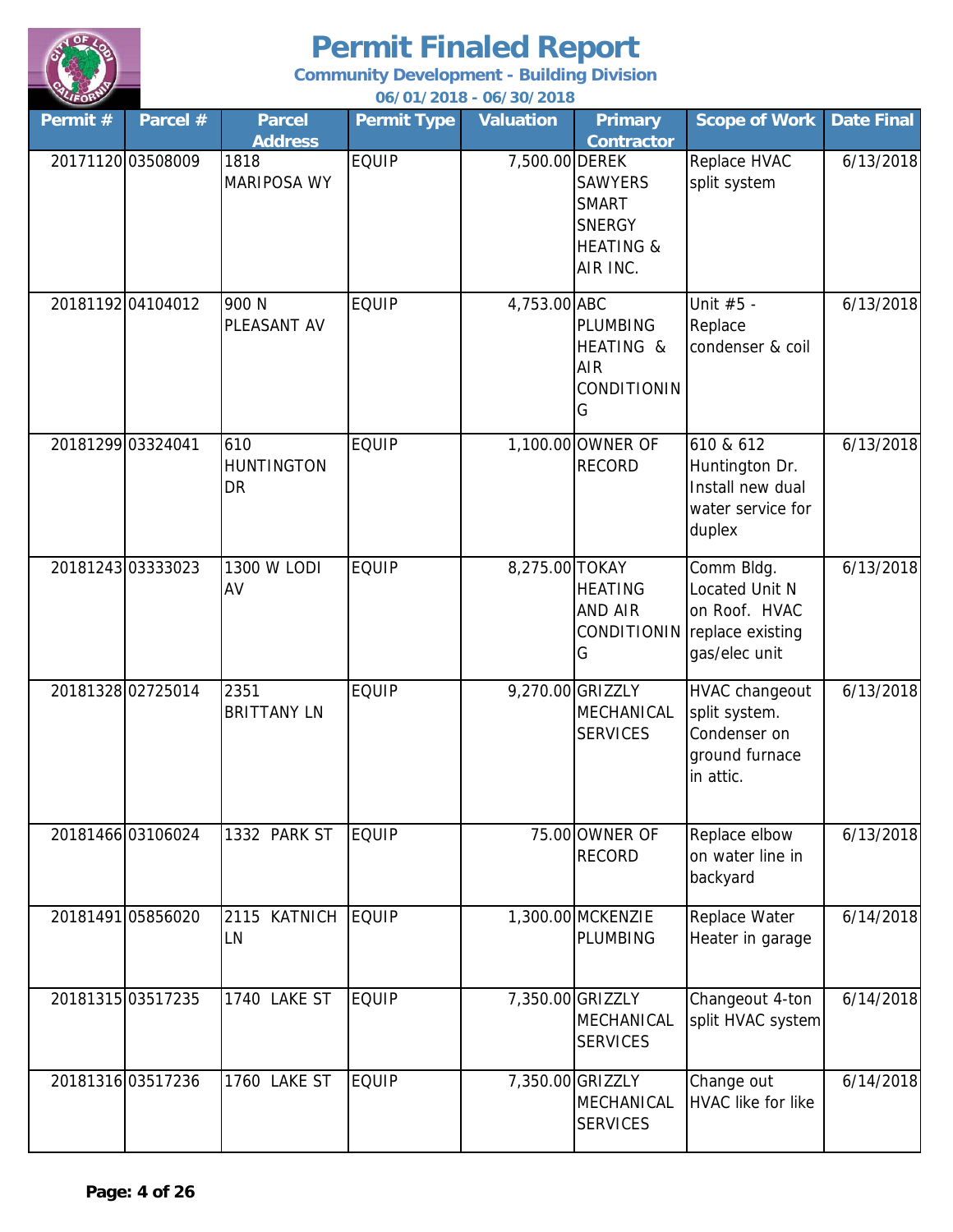

| LIFORM  |                   |                                    |                    | 06/01/2018 - 06/30/2018 |                                                                       |                                                                                          |                   |
|---------|-------------------|------------------------------------|--------------------|-------------------------|-----------------------------------------------------------------------|------------------------------------------------------------------------------------------|-------------------|
| Permit# | Parcel #          | <b>Parcel</b>                      | <b>Permit Type</b> | <b>Valuation</b>        | <b>Primary</b>                                                        | <b>Scope of Work</b>                                                                     | <b>Date Final</b> |
|         |                   | <b>Address</b>                     |                    |                         | <b>Contractor</b>                                                     |                                                                                          |                   |
|         | 2018121104135014  | 335 DONNER<br><b>DR</b>            | <b>EQUIP</b>       | 8,400.00 TOKAY          | <b>HEATING</b><br><b>AND AIR</b><br>CONDITIONIN<br>G                  | Replace existing<br>A/C on roof and<br>existing heater<br>on roof                        | 6/14/2018         |
|         | 2018147003320033  | 519 CONNIE ST EQUIP                |                    |                         | 3,000.00 PHIL AND<br><b>PAUL'S</b><br>PLUMBING                        | Replace 40' of<br>sewer using<br>trench less<br>system.                                  | 6/15/2018         |
|         | 20172104 04503008 | <b>607 S LEE AV</b>                | <b>EQUIP</b>       | 2,648.00 BELL           | <b>BROTHER'S</b><br><b>HEATING</b><br>AND AIR INC.                    | Replace Water<br>Heater in garage                                                        | 6/18/2018         |
|         | 20181348 06264028 | 2453 FELINO<br><b>LN</b>           | <b>EQUIP</b>       | 13,050.00 TOKAY         | <b>HEATING</b><br><b>AND AIR</b><br>CONDITIONIN for like<br>G         | Located in attic<br>outside. HVAC<br>Change out like                                     | 6/19/2018         |
|         | 20181187 04104012 | 900 N<br>PLEASANT AV               | <b>EQUIP</b>       | 4,753.00 ABC            | <b>PLUMBING</b><br>HEATING &<br><b>AIR</b><br><b>CONDITIONIN</b><br>G | Unit #2 -<br>Replace<br>condenser & coil                                                 | 6/20/2018         |
|         | 2017301102734008  | 348 S LOWER<br><b>SACRAMENT RD</b> | <b>EQUIP</b>       |                         | 950.00 ABILITY<br><b>ACCESS</b><br>PLUMBING &<br><b>ROOTER</b>        | Replace Water<br>Heater - in<br>garage                                                   | 6/20/2018         |
|         | 20173016 04136032 | 417 COLUMBIA<br><b>DR</b>          | <b>EQUIP</b>       | 6,300.00 B & W          | MECHANICAL<br><b>INC</b>                                              | Replace existing<br><b>HVAC</b> package<br>unit on roof                                  | 6/20/2018         |
|         | 2018027103117006  | 600 PARK ST                        | <b>EQUIP</b>       | 6,590.00 LODI           | <b>SERVICE</b><br><b>HEATING &amp;</b><br>COOLING                     | HVAC change<br>out - same<br>location-<br>condenser in<br>side yard/furnace<br>in closet | 6/21/2018         |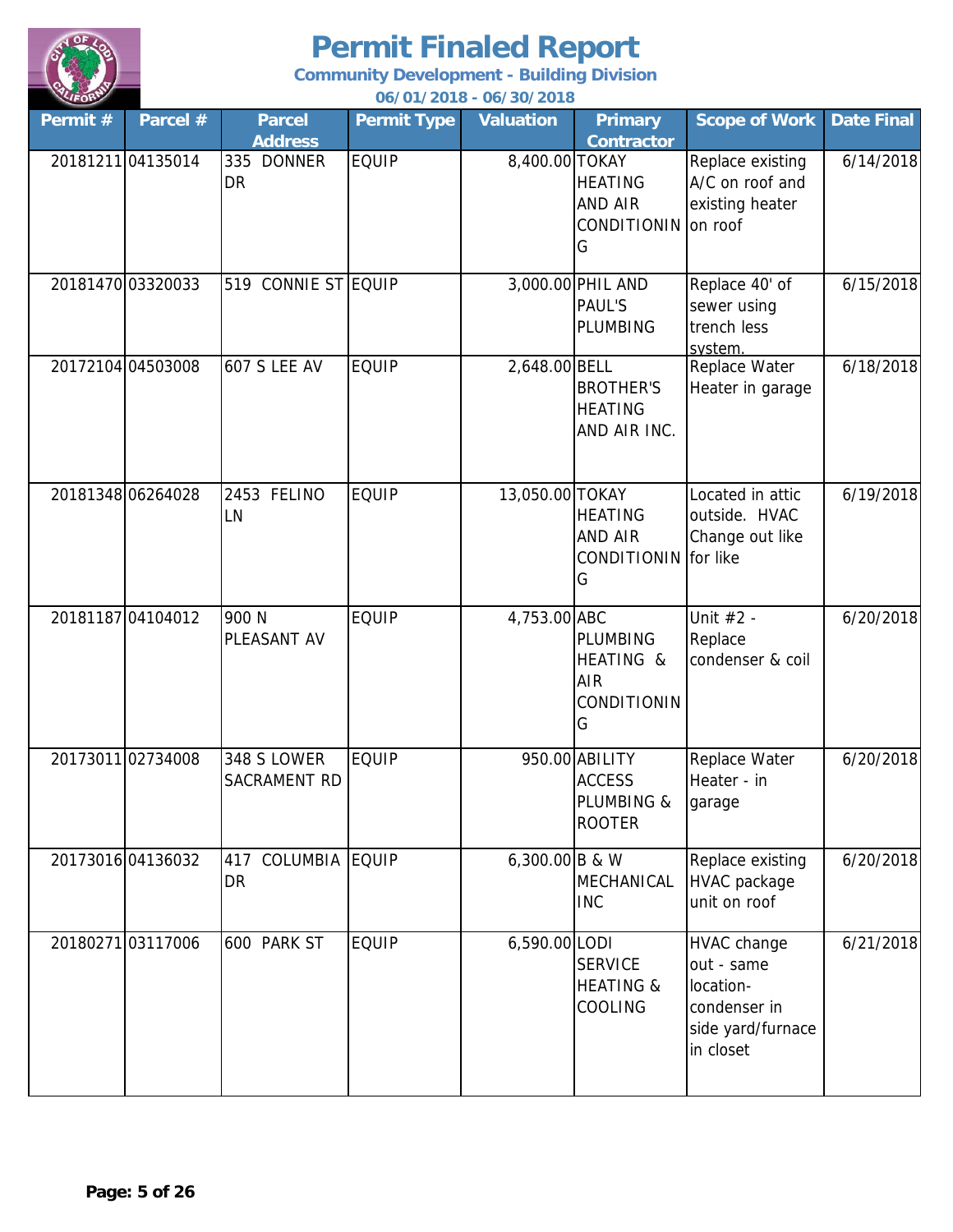

| LIFORM  |                   |                                         |                    | 06/01/2018 - 06/30/2018 |                                                                |                                                                                                                                          |                   |
|---------|-------------------|-----------------------------------------|--------------------|-------------------------|----------------------------------------------------------------|------------------------------------------------------------------------------------------------------------------------------------------|-------------------|
| Permit# | Parcel #          | <b>Parcel</b>                           | <b>Permit Type</b> | <b>Valuation</b>        | <b>Primary</b>                                                 | <b>Scope of Work</b>                                                                                                                     | <b>Date Final</b> |
|         | 20181431 02903027 | <b>Address</b><br>2301 W LODI<br>AV     | <b>EQUIP</b>       |                         | <b>Contractor</b><br>9,000.00 STOCKTON<br><b>AIRE</b>          | Lodi Ave Baptist<br>Church. Replace<br>package unit<br>HVAC on roof                                                                      | 6/21/2018         |
|         | 20181308 06002004 | <b>1421 S HAM LN</b>                    | <b>EQUIP</b>       | 6,925.00 TOKAY          | <b>HEATING</b><br><b>AND AIR</b><br>CONDITIONIN for like<br>G  | Logowear -<br><b>HVAC</b> change<br>out on roof - like                                                                                   | 6/25/2018         |
|         | 20181575 03537011 | 142 S<br><b>WELLINGTON</b><br><b>WY</b> | <b>EQUIP</b>       |                         | 1,525.00 LAWSON'S<br>PLUMBING &<br><b>DRAIN</b><br>CLEANING    | Replace Water<br>Heater                                                                                                                  | 6/25/2018         |
|         | 20181445 03905109 | <b>1112 LAKE</b><br><b>HOME DR</b>      | <b>EQUIP</b>       | 10,800.00 TOKAY         | <b>HEATING</b><br><b>AND AIR</b><br>CONDITIONIN in garage<br>G | Replace HVAC<br>split system AC<br>outside, furnace                                                                                      | 6/25/2018         |
|         | 20181469 03728023 | 404 W PINE ST                           | <b>EQUIP</b>       |                         | 2,500.00 GASPERS<br><b>ELECTRIC</b>                            | Located in STE<br>#13 Kroma Hair<br>Studio. Replace<br>disconnect on<br>bldg and install<br>new sub panel<br>and one outlet in<br>salon. | 6/25/2018         |
|         | 20162536 06007085 | 738<br><b>BRANDYWINE</b><br>DR          | <b>EQUIP</b>       |                         | 800.00 Simple Air                                              | Replace A/C unit<br>only. Located on<br>patio in backyard.                                                                               | 6/26/2018         |
|         | 20181096 02952005 | 2614<br><b>PARADISE DR</b>              | <b>EQUIP</b>       |                         | 18,334.00 HONEYS AIR<br><b>INC</b>                             | Replace existing<br>HVAC split system                                                                                                    | 6/26/2018         |
|         | 2018151104128003  | 1217<br><b>RIVERGATE DR</b>             | <b>EQUIP</b>       |                         | 6,000.00 TIRADO'S<br><b>HEATING</b><br><b>AND AIR</b><br>G     | HVAC change<br>out like for like.<br>AC on roof,<br>CONDITIONIN furnace in closet.                                                       | 6/27/2018         |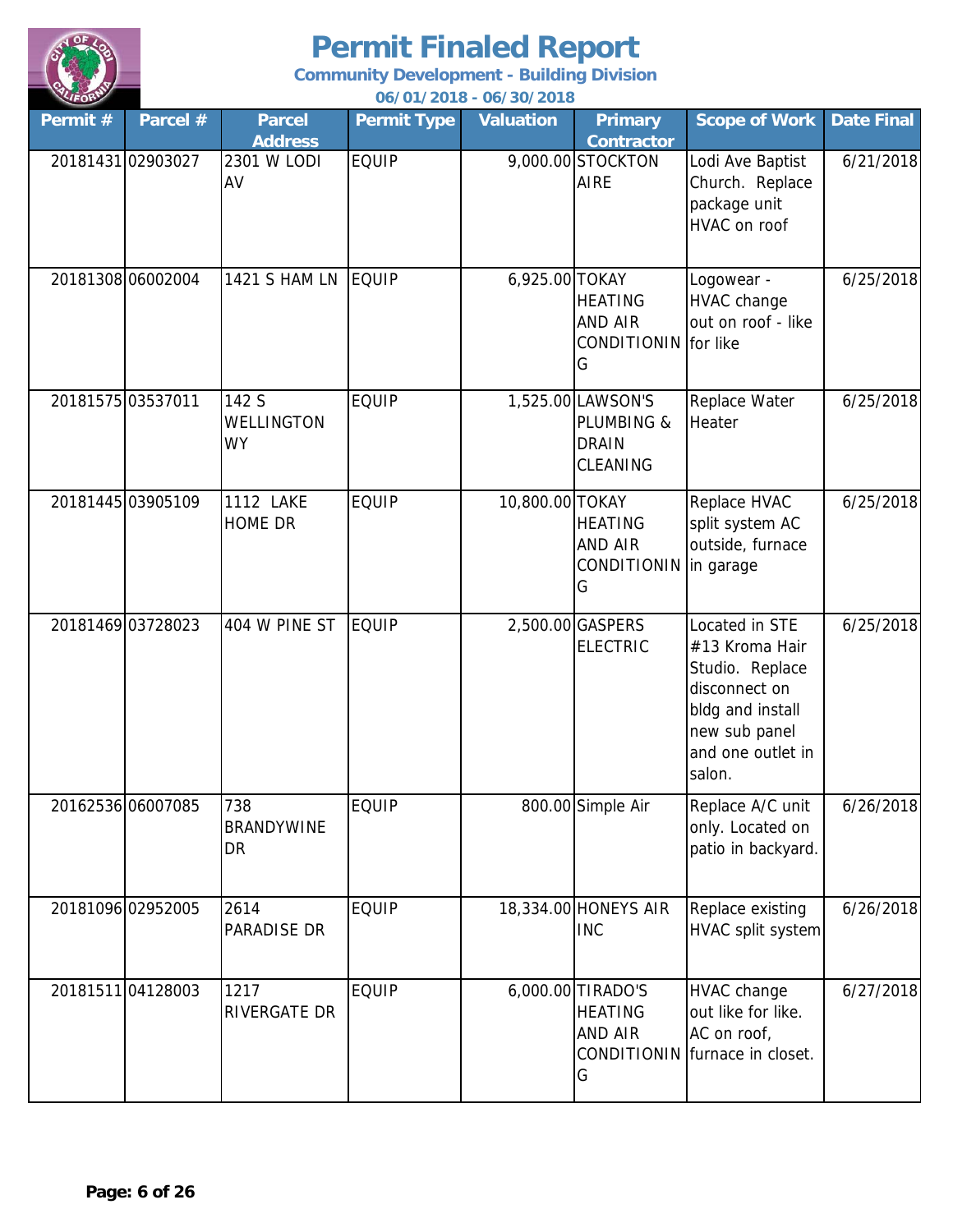

**06/01/2018 - 06/30/2018 Community Development - Building Division**

| Permit # | Parcel #          | <b>Parcel</b><br><b>Address</b> | <b>Permit Type</b> | <b>Valuation</b> | <b>Primary</b><br><b>Contractor</b>                                                 | <b>Scope of Work</b>                                                                                                                 | <b>Date Final</b> |
|----------|-------------------|---------------------------------|--------------------|------------------|-------------------------------------------------------------------------------------|--------------------------------------------------------------------------------------------------------------------------------------|-------------------|
|          | 20181437 02929065 | 2523<br>COTTONWOOD<br>DR        | <b>EQUIP</b>       |                  | 9,042.00 ALL AIR INC<br>DBA: ALL<br><b>AIR HEATING</b><br>& AIR<br>CONDITIONIN<br>G | Replace HVAC<br>pkg unit on roof<br>like for like                                                                                    | 6/27/2018         |
|          | 2017296304735217  | 415 S<br><b>GARFIELD ST</b>     | <b>EQUIP</b>       | 1,500.00 B & W   | MECHANICAL<br><b>INC</b>                                                            | Horizon<br>Community<br>Church - Change<br>out two furnace<br>units in<br>basement. Like<br>for like                                 | 6/27/2018         |
|          | 20172741 04909040 | 214 S CLUFF AV EQUIP            |                    |                  | 7,500.00 BRANSOM<br><b>TECH</b><br><b>SERVICES</b>                                  | Located at 220 S<br><b>Cluff Scotto</b><br>Family Cellars -<br>Comm Bldg -<br>Install power and<br>new 200 amp<br>meter for chiller. | 6/27/2018         |
|          | 2018042102912229  | 9 S MILLS AV                    | <b>EQUIP</b>       |                  | 7,690.00 GIDDENS<br><b>BROTHERS</b><br><b>INC</b>                                   | <b>HVAC change</b><br>out split system                                                                                               | 6/28/2018         |
|          | 20180232 04517031 | 924 S CHURCH<br><b>ST</b>       | <b>EQUIP</b>       | 1,790.00 RUTH    | <b>CONSTRUCTI</b><br>ON, INC DBA<br><b>HOME</b><br><b>IMPROVEMEN</b><br>Τ           | Replace Water<br>Heater in garage                                                                                                    | 6/28/2018         |
|          | 2018023303929015  | 531 PALM AV                     | <b>EQUIP</b>       |                  | 4,090.00 GIDDENS<br><b>BROTHERS</b><br><b>INC</b>                                   | Wall heater<br>change out<br>(double wall) in<br>living room                                                                         | 6/28/2018         |
|          | 20181350 03320018 | 524 STURLA ST EQUIP             |                    | 5,945.00 TOKAY   | <b>HEATING</b><br><b>AND AIR</b><br>CONDITIONIN<br>G                                | Change out<br>condenser & coil                                                                                                       | 6/29/2018         |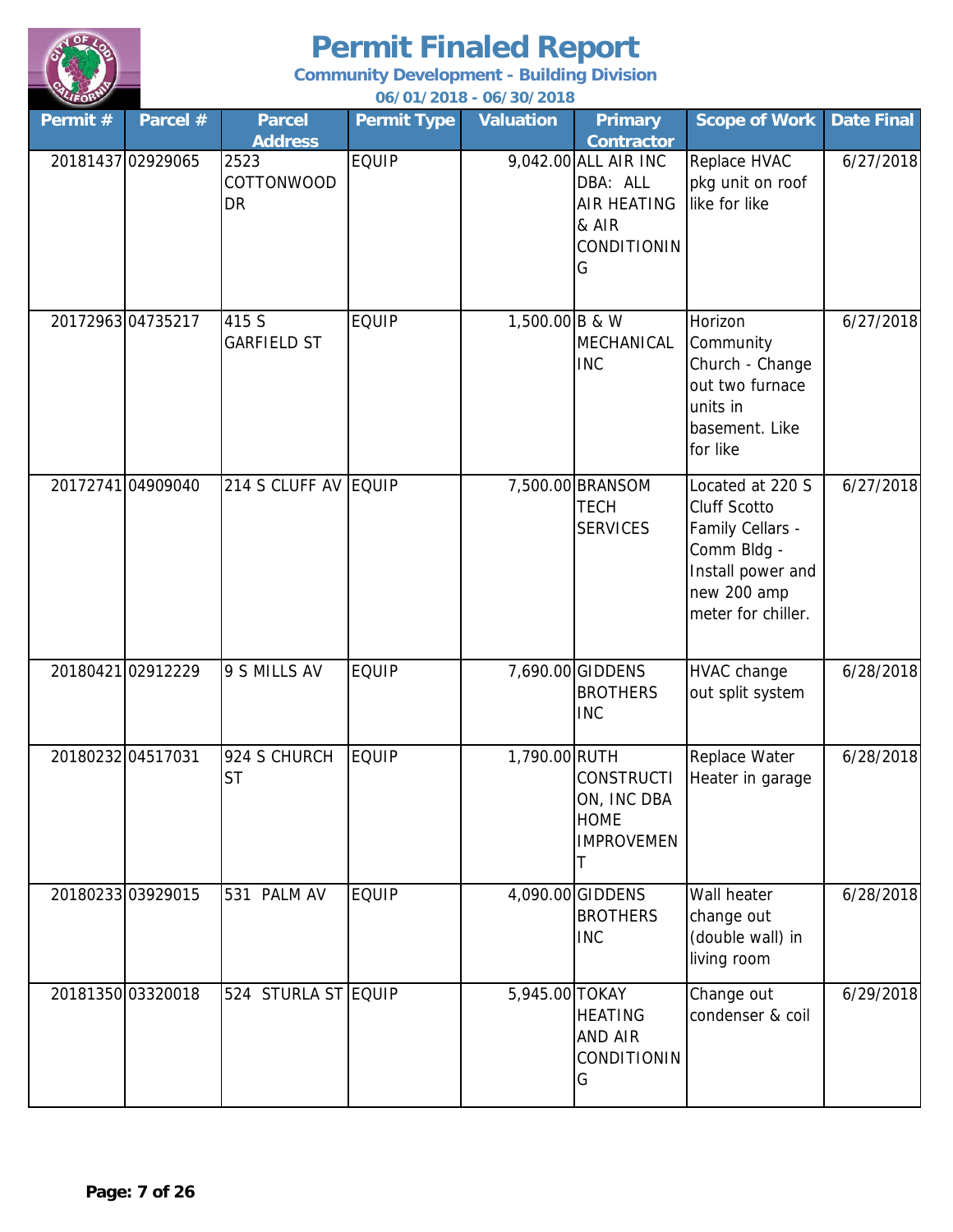

**06/01/2018 - 06/30/2018 Community Development - Building Division**

| Permit#           | Parcel #          | <b>Parcel</b><br><b>Address</b>              | <b>Permit Type</b> | <b>Valuation</b> | <b>Primary</b><br><b>Contractor</b>                  | <b>Scope of Work</b>                                                                                                | <b>Date Final</b> |
|-------------------|-------------------|----------------------------------------------|--------------------|------------------|------------------------------------------------------|---------------------------------------------------------------------------------------------------------------------|-------------------|
|                   | 2018127006266015  | 1819<br>CHEROKEE #21<br>LN                   | <b>EQUIP</b>       | 6,800.00 TOKAY   | <b>HEATING</b><br>AND AIR<br><b>CONDITIONIN</b><br>G | Located in Unit<br>21 HVAC<br>changeout<br>package unit on<br>roof                                                  | 6/29/2018         |
|                   | 20181549 03707212 | 138 S SUNSET<br><b>DR</b>                    | <b>EQUIP</b>       | 8,150.00 BAKERS  | <b>HEATING &amp;</b><br><b>AIR</b>                   | HVAC pkg unit<br>change out like<br>for like. Located<br>on roof.                                                   | 6/29/2018         |
|                   | 20173047 05869048 | 3045 OLYMPIC<br>AV                           | FIRE               |                  | 0.00 THORPE<br><b>DESIGN</b>                         | Fire Sprinkler<br>System for New<br>Single Family<br>Dwelling MP1                                                   | 6/1/2018          |
|                   | 20172869 05865006 | 2600<br><b>REYNOLDS</b><br><b>RANCH PKWY</b> | FIRE               |                  | <b>SYSTEMS INC</b>                                   | 0.00 CEN CAL FIRE Located at 2610<br>Reynold Ranch<br>Parkway -<br>Shell Bldg - Pad<br>9 - Fire Sprinkler<br>System | 6/5/2018          |
|                   | 20172870 05865006 | 2600<br><b>REYNOLDS</b><br><b>RANCH PKWY</b> | FIRE               |                  | 0.00 CEN CAL FIRE<br><b>SYSTEMS INC</b>              | Shell Building at<br>Pad 10 - Fire<br>Sprinklers                                                                    | 6/5/2018          |
| 20181043 05803024 |                   | 1401 LOWER<br>SACRAMENT RD                   | <b>FIRE</b>        |                  | 0.00 INTEGRATED<br><b>FIRE</b><br><b>PROTECTION</b>  | Suite 110 - Fire<br>sprinkler system<br>for The Habit<br>Burger                                                     | 6/6/2018          |
|                   | 20173048 05869017 | 3101 ADRIANA<br>LN                           | FIRE               |                  | 0.00 THORPE<br><b>DESIGN</b>                         | Fire Sprinkler<br>System for New<br>Single Family<br>Dwelling MP3                                                   | 6/6/2018          |
|                   | 20173049 05869018 | 3043 ADRIANA<br>LN                           | FIRE               |                  | 0.00 THORPE<br><b>DESIGN</b>                         | Fire Sprinkler<br>System for New<br>Single Family<br>Dwelling MP3                                                   | 6/6/2018          |
|                   | 2016064802743017  | 2138 TIENDA<br><b>DR</b>                     | <b>FIRE</b>        |                  | 0.00 ELITE FIRE<br>SYSTEMS,<br>INC.                  | <b>Install Fire</b><br>Sprinkler System<br>in New Single<br><b>Family Dwelling</b><br>$1/2$ plex.                   | 6/6/2018          |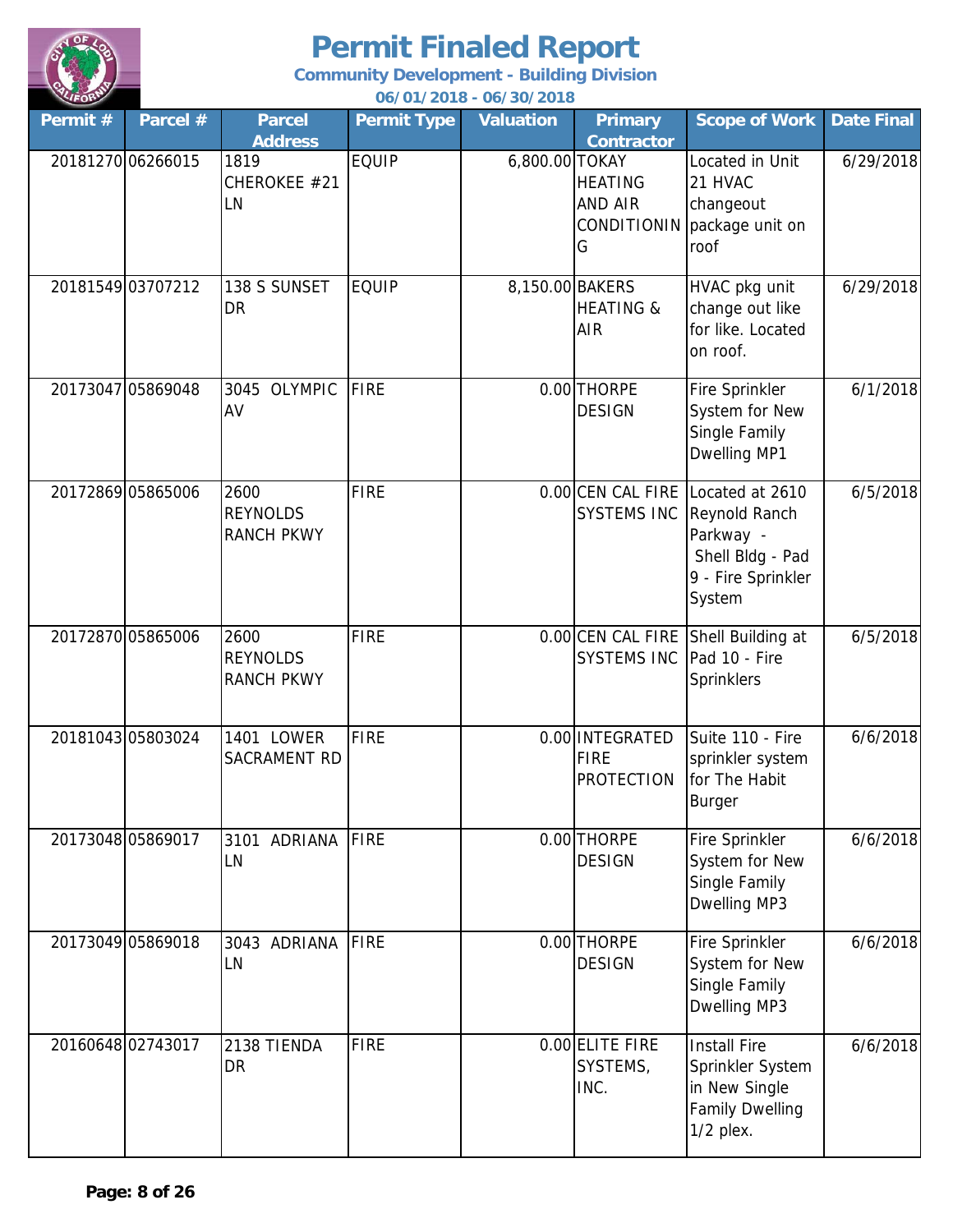

**Community Development - Building Division**

**06/01/2018 - 06/30/2018**

| Permit # | Parcel #          | <b>Parcel</b><br><b>Address</b> | <b>Permit Type</b> | <b>Valuation</b> | <b>Primary</b><br><b>Contractor</b>                                       | <b>Scope of Work</b>                                                                                                                                                                                                                                                                                                               | <b>Date Final</b> |
|----------|-------------------|---------------------------------|--------------------|------------------|---------------------------------------------------------------------------|------------------------------------------------------------------------------------------------------------------------------------------------------------------------------------------------------------------------------------------------------------------------------------------------------------------------------------|-------------------|
|          | 20173050 05869034 | 3044 ADRIANA<br>LN              | <b>FIRE</b>        |                  | 0.00 THORPE<br><b>DESIGN</b>                                              | Fire Sprinkler<br>System for New<br>Single Family<br>Dwelling MP2                                                                                                                                                                                                                                                                  | 6/7/2018          |
|          | 20173051 05869035 | 3102 ADRIANA<br>LN              | <b>FIRE</b>        |                  | 0.00 THORPE<br><b>DESIGN</b>                                              | Fire Sprinkler<br>System for New<br>Single Family<br>Dwelling MP2                                                                                                                                                                                                                                                                  | 6/7/2018          |
|          | 20163259 02955029 | 160<br><b>HEIRLOOM AV</b>       | <b>FIRE</b>        |                  | 0.00 BARSOTTI'S<br>FIRE<br><b>PROTECTION</b>                              | Fire Sprinkler for<br>New Single<br><b>Family Dwelling</b><br>MP103                                                                                                                                                                                                                                                                | 6/12/2018         |
|          | 20160649 02743018 | 2134 TIENDA<br><b>DR</b>        | <b>FIRE</b>        |                  | 0.00 ELITE FIRE<br>SYSTEMS,<br>INC.                                       | <b>Install Fire</b><br>Sprinkler System<br>for New Single<br><b>Family Dwelling</b><br>$1/2$ plex.                                                                                                                                                                                                                                 | 6/13/2018         |
|          | 2018016004303314  | 111 W PINE ST                   | FIRE               |                  | 0.00 JOHNSON<br><b>CONTROLS</b><br><b>FIRE</b><br><b>PROTECTION</b><br>LP | @121 W. Pine<br>Street - F&M<br>Bank - Fire alarm<br>scope will consist<br>of 2 phases.<br>Phase 1 will be<br>under<br>construction &<br>when completed<br>will open up.<br>Phase 2 shall<br>start after Phase<br>1 opens up.<br>New fire alarm<br>initiating &<br>notification<br>devices shall be<br>added during<br>each phase. | 6/14/2018         |
|          | 20163278 02954016 | 159<br>LANDMARK LN              | <b>FIRE</b>        |                  | 0.00 BARSOTTI'S<br><b>FIRE</b><br><b>PROTECTION</b>                       | <b>Fire Sprinklers</b><br>for New Single<br><b>Family Dwelling</b><br>MP103                                                                                                                                                                                                                                                        | 6/18/2018         |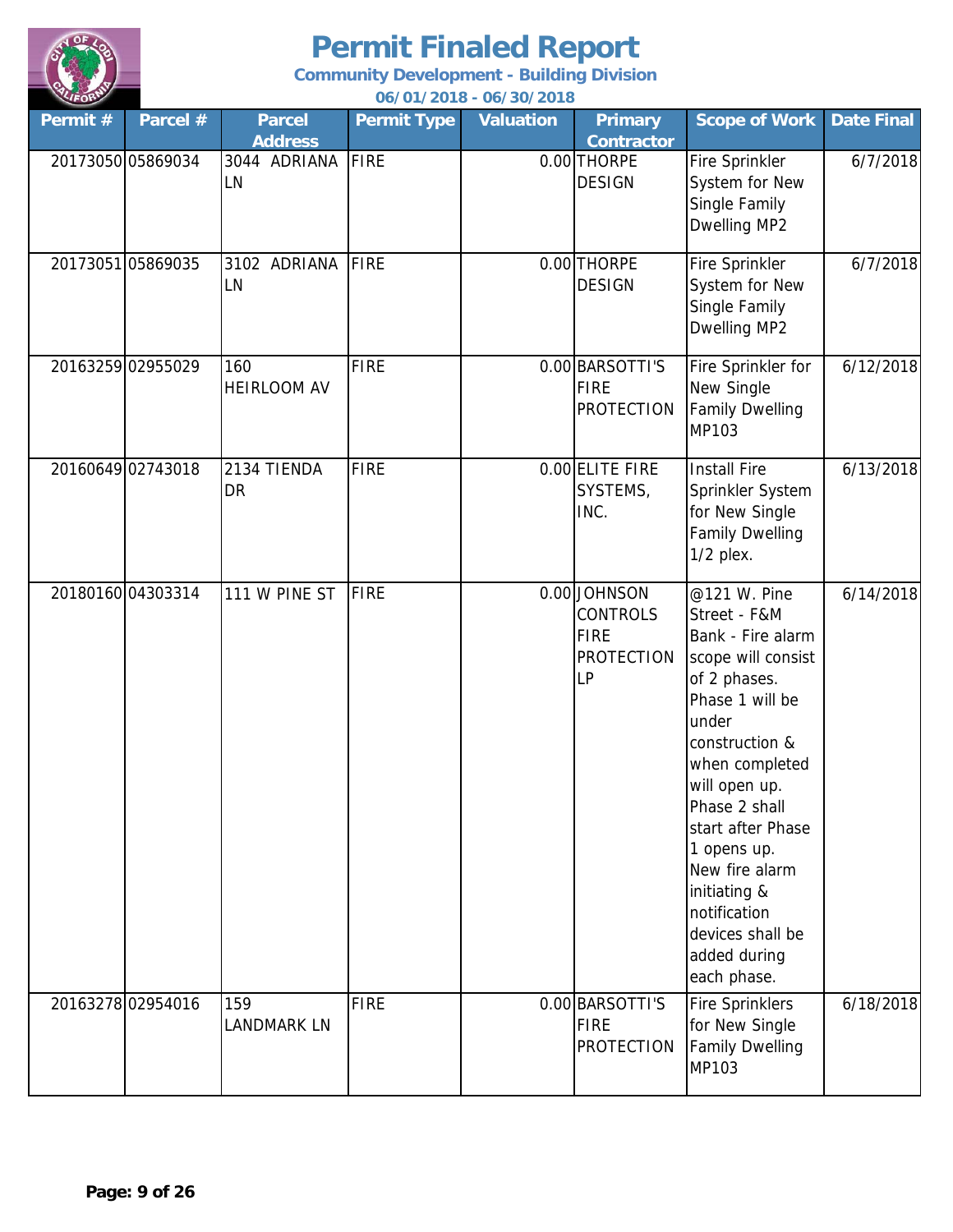

**06/01/2018 - 06/30/2018 Community Development - Building Division**

| Permit# | Parcel #          | <b>Parcel</b>                | <b>Permit Type</b> | <b>Valuation</b> | <b>Primary</b>                                      | <b>Scope of Work</b>                                                                                                                        | <b>Date Final</b> |
|---------|-------------------|------------------------------|--------------------|------------------|-----------------------------------------------------|---------------------------------------------------------------------------------------------------------------------------------------------|-------------------|
|         |                   | <b>Address</b>               |                    |                  | <b>Contractor</b>                                   |                                                                                                                                             |                   |
|         | 20181085 05803024 | 1401 LOWER<br>SACRAMENT RD   | <b>FIRE</b>        |                  | 0.00 SENTINEL<br><b>FIRE</b><br><b>EQUIPMENT C</b>  | Suite 110 -<br>Complete hood &<br>duct fire<br>suppression<br>system for Habit<br><b>Burger</b>                                             | 6/20/2018         |
|         | 20180988 05803024 | 1401 LOWER<br>SACRAMENT RD   | <b>FIRE</b>        |                  | 0.00 ELECTRICAL<br><b>PROTECTION</b><br><b>INC</b>  | Suite 110 - Habit<br>Burger - Fire<br>Alarm System<br>devices in a<br>tenant<br>improvement<br>and tie into<br>existing shell FA<br>system. | 6/20/2018         |
|         | 20160635 02743015 | 2146 TIENDA<br><b>DR</b>     | <b>FIRE</b>        |                  | 0.00 ELITE FIRE<br>SYSTEMS,<br>INC.                 | <b>Install Fire</b><br>Sprinkler System<br>in New Single<br><b>Family Dwelling</b><br>$1/2$ plex.                                           | 6/20/2018         |
|         | 20160647 02743016 | 2142 TIENDA<br>DR            | <b>FIRE</b>        |                  | 0.00 ELITE FIRE<br>SYSTEMS,<br>INC.                 | <b>Install Fire</b><br>Sprinkler System<br>in New Single<br><b>Family Dwelling</b><br>$1/2$ plex.                                           | 6/20/2018         |
|         | 20152692 02905424 | 225 LANDMARK<br>LANE         | FIRE               |                  | 0.00 BARSOTTI'S<br><b>FIRE</b><br>PROTECTION        | <b>Install Fire</b><br>Sprinklers in new<br>Single Family<br><b>Dwelling</b>                                                                | 6/20/2018         |
|         | 20163240 02955054 | <b>60 SECRET CT</b>          | <b>FIRE</b>        |                  | 0.00 BARSOTTI'S<br><b>FIRE</b><br><b>PROTECTION</b> | <b>Fire Sprinklers</b><br>for New Single<br><b>Family Dwelling</b><br>MP302                                                                 | 6/21/2018         |
|         | 20173052 05869046 | 3103 OLYMPIC<br>AV           | <b>FIRE</b>        |                  | 0.00 THORPE<br><b>DESIGN</b>                        | Fire Sprinkler<br>System for New<br>Single Family<br>Dwelling MP2                                                                           | 6/21/2018         |
|         | 20173053 05869047 | <b>OLYMPIC</b><br>3051<br>AV | <b>FIRE</b>        |                  | 0.00 THORPE<br><b>DESIGN</b>                        | Fire Sprinkler<br>System for New<br>Single Family<br>Dwelling MP1                                                                           | 6/21/2018         |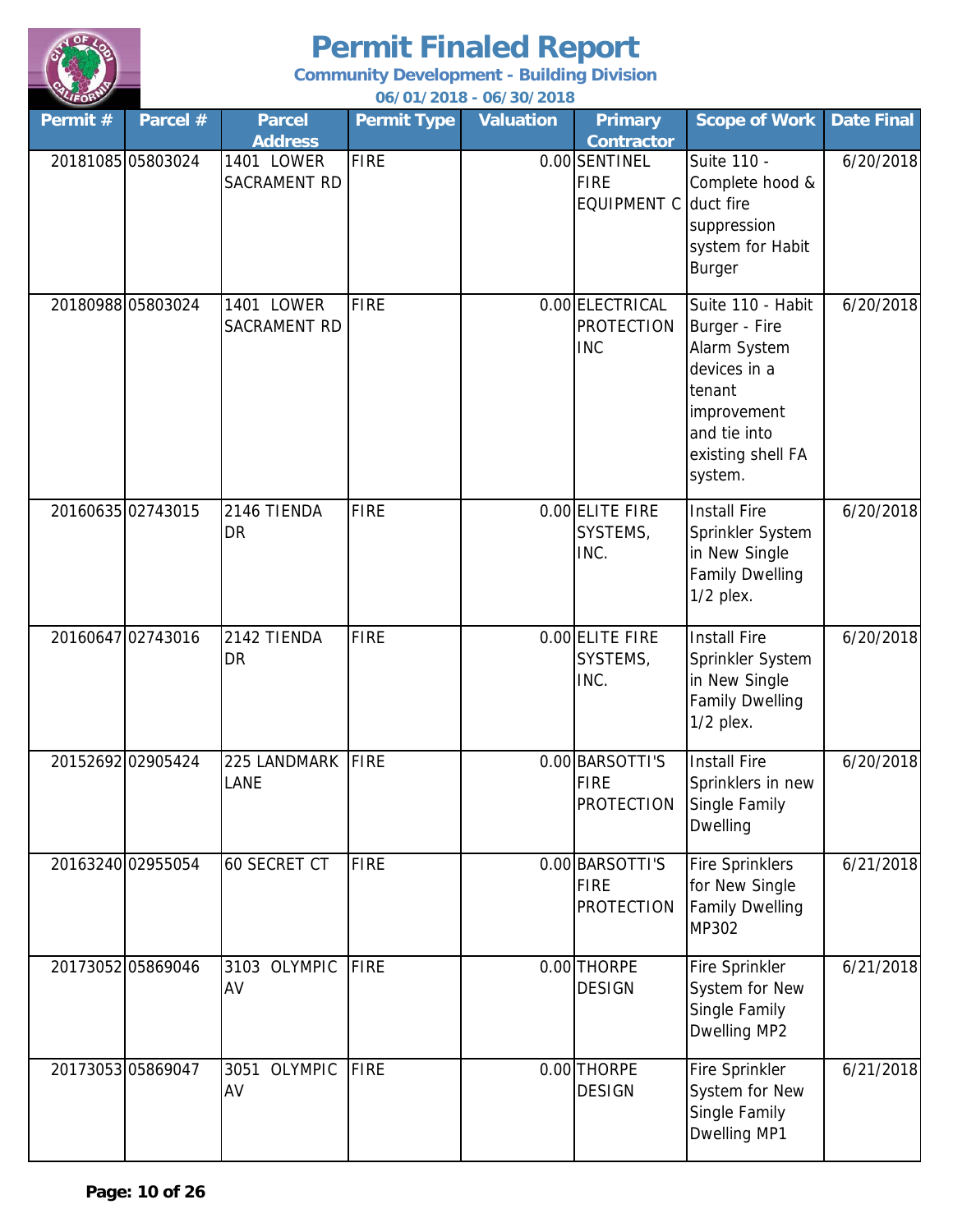

**Community Development - Building Division**

**06/01/2018 - 06/30/2018**

| Permit# | Parcel #          | Parcel<br><b>Address</b>      | <b>Permit Type</b> | <b>Valuation</b>  | <b>Primary</b><br><b>Contractor</b>                              | <b>Scope of Work</b>                                                                                           | <b>Date Final</b> |
|---------|-------------------|-------------------------------|--------------------|-------------------|------------------------------------------------------------------|----------------------------------------------------------------------------------------------------------------|-------------------|
|         | 2017268802954015  | 151<br><b>LANDMARK LN</b>     | <b>FIRE</b>        |                   | 0.00 VICTORY<br><b>FIRE</b><br>PROTECTION, Single Family<br>INC. | <b>Install Fire</b><br>Sprinklers in New<br><b>Dwelling</b>                                                    | 6/21/2018         |
|         | 20163276 02954019 | 183<br><b>LANDMARK LN</b>     | <b>FIRE</b>        |                   | 0.00 BARSOTTI'S<br><b>FIRE</b><br><b>PROTECTION</b>              | <b>Fire Sprinklers</b><br>for New Single<br><b>Family Dwelling</b><br>MP302                                    | 6/26/2018         |
|         | 20173054 05869036 | 3108 ADRIANA<br>LN            | FIRE               |                   | 0.00 THORPE<br><b>DESIGN</b>                                     | Fire Sprinkler<br>system for New<br>Single Family<br>Dwelling MP1                                              | 6/26/2018         |
|         | 2018066503108056  | 999 S<br><b>FAIRMONT AV</b>   | FIRE               |                   | 0.00 CEN CAL FIRE Dr Gill - Suite<br>SYSTEMS INC 235 - Fire      | Sprinkler TI                                                                                                   | 6/28/2018         |
|         | 20181567 06004020 | 1000 W<br><b>KETTLEMAN LN</b> | <b>FIRE</b>        |                   | 0.00 Superior<br>Technology<br>Integrators<br>Inc.               | <b>CVS-Replace</b><br>existing<br>dedicated<br>function fire<br>sprinkler alarm<br>monitor panel.              | 6/29/2018         |
|         | 20173055 05869037 | 3114 ADRIANA<br>LN            | FIRE               |                   | 0.00 THORPE<br><b>DESIGN</b>                                     | Fire Sprinkler<br>System for New<br>Single Family<br>Dwelling MP3                                              | 6/29/2018         |
|         | 20172686 02955053 | 52 SECRET CT                  | FIRE               |                   | 0.00 VICTORY<br><b>FIRE</b><br>PROTECTION, in New Single<br>INC. | <b>Install Fire</b><br>Sprinkler System<br><b>Family Dwelling</b>                                              | 6/29/2018         |
|         | 2018105006202042  | 420 W<br><b>KETTLEMAN LN</b>  | <b>NOTBUILD</b>    | 75,000.00 LARRY & | <b>CLIFF</b><br>ENTERPRISES, (5) fuel<br><b>SERVICES</b>         | Kwik Serve -<br>Remove existing<br>INC., DBA LC dispensers and<br>replace with<br>new. Reconnect<br>electrical | 6/29/2018         |
|         | 20180989 02920027 | 320 TIOGA DR                  | <b>PV</b>          |                   | 26,000.00 1ST LIGHT<br><b>ENERGY INC</b>                         | 6.78 kW PV<br>system                                                                                           | 6/6/2018          |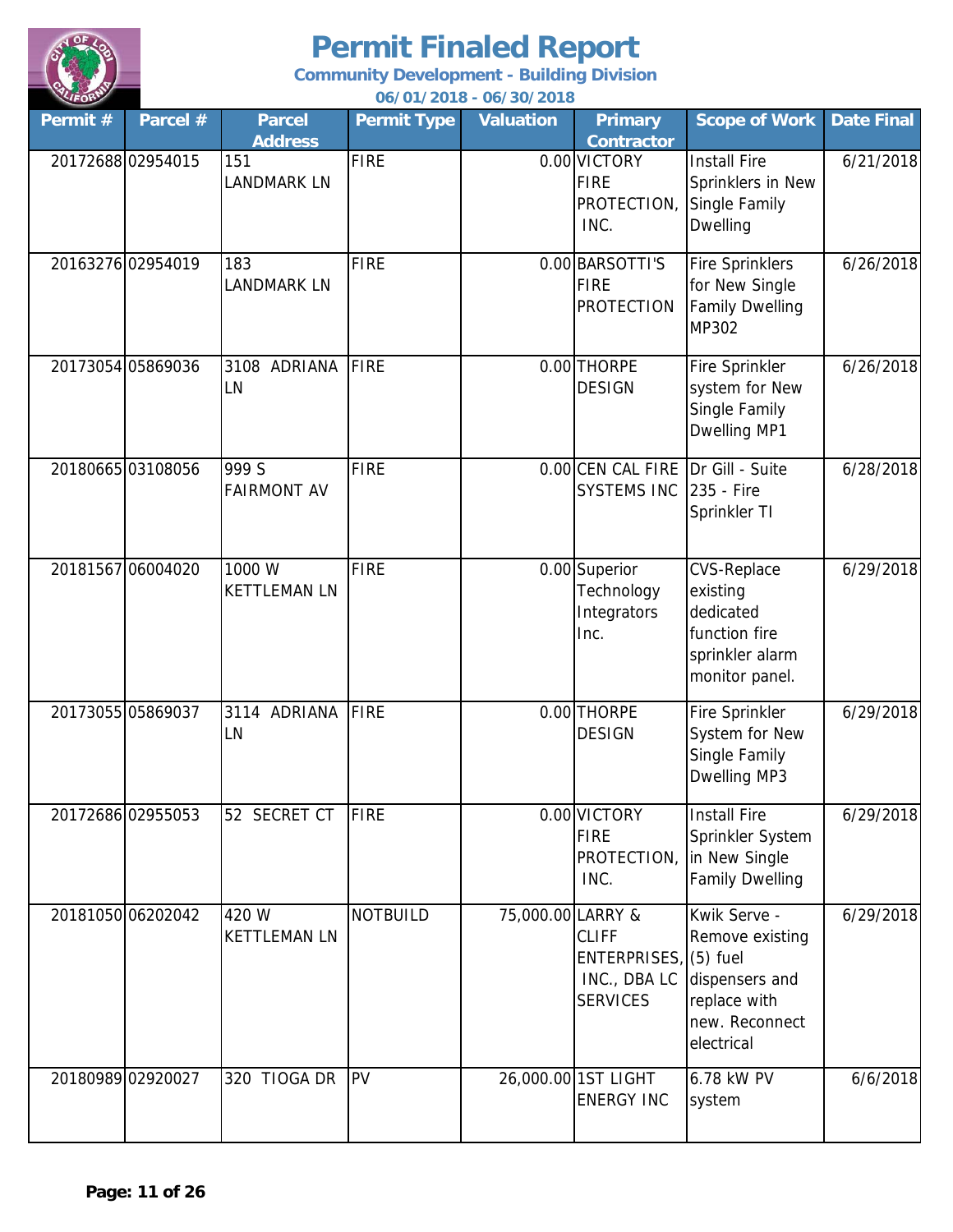

**06/01/2018 - 06/30/2018 Community Development - Building Division**

| Permit #          | Parcel #          | <b>Parcel</b><br><b>Address</b>  | <b>Permit Type</b> | <b>Valuation</b> | <b>Primary</b><br><b>Contractor</b>                                                                                                 | <b>Scope of Work</b>                                                                      | Date Final |
|-------------------|-------------------|----------------------------------|--------------------|------------------|-------------------------------------------------------------------------------------------------------------------------------------|-------------------------------------------------------------------------------------------|------------|
|                   | 20181185 06203026 | 326<br>MENDOCINO DR              | PV                 |                  | 16,000.00 AMERICAN<br><b>ARRAY</b><br><b>SOLAR INC</b><br><b>DBA</b><br>AMERICAN<br><b>ARRAY</b><br><b>SOLAR</b><br><b>ELECTRIC</b> | 4.3 kW PV system                                                                          | 6/11/2018  |
|                   | 2018131302912415  | 2033 W PINE ST PV                |                    |                  | 19,800.00 SYNERGY<br><b>POWER</b>                                                                                                   | 3.5 kW PV<br>system with<br>battery back up                                               | 6/14/2018  |
|                   | 20180797 03303303 | 1751 CORBIN<br>CT                | PV                 |                  | 35,200.00 EPIC HOME<br>SOLAR dba<br><b>EPIC ENERGY</b>                                                                              | 6.44 kW PV<br>system                                                                      | 6/19/2018  |
|                   | 20180990 02944003 | 620 LIVE OAK<br><b>CT</b>        | PV                 |                  | 29,799.00 PETERSEN -<br><b>DEAN INC</b>                                                                                             | 7.9 kW PV system                                                                          | 6/27/2018  |
|                   | 20180637 05836020 | 1818 ORCHIS<br><b>CT</b>         | PV                 |                  | 29,051.00 PETERSEN -<br><b>DEAN INC</b>                                                                                             | 7.5 kW PV system                                                                          | 6/27/2018  |
| 20181329 06007021 |                   | 1700<br><b>SCARBOROUGH</b><br>DR | <b>REROOF</b>      |                  | 13,500.00 BLUE VALLEY<br><b>ROOFING</b>                                                                                             | Duplex - Tear off<br>shake. Install<br>7/16 OSB Install<br>comp. Cool roof.               | 6/4/2018   |
|                   | 20181338 06240002 | 1523<br><b>FAWNHAVEN</b><br>WY   | <b>REROOF</b>      |                  | 8,000.00 OWNER OF<br><b>RECORD</b>                                                                                                  | Tear off comp 1<br>layer install<br>comp cool roof                                        | 6/5/2018   |
| 20181237 03517711 |                   | 315 N LOMA DR REROOF             |                    |                  | 7,000.00 PRESTIGE<br><b>ROOFING</b>                                                                                                 | Tear off comp<br>shingles and<br>install cool roof                                        | 6/5/2018   |
|                   | 20180927 03729018 | 316 W OAK ST                     | <b>REROOF</b>      |                  | 12,670.00 T-J ROOFING<br>CO., INC.<br><b>DBA BAKER</b><br>ROOFING CO                                                                | Tear off existing<br>layer of comp<br>roofing & reroof<br>with cool roof<br>comp shingles | 6/6/2018   |
|                   | 20181390 04744010 | 850 LLOYD ST                     | <b>REROOF</b>      |                  | 10,500.00 BLUE VALLEY<br><b>ROOFING</b>                                                                                             | Tear off shake<br>and install 7/16<br>osb and cool roof<br>comp                           | 6/7/2018   |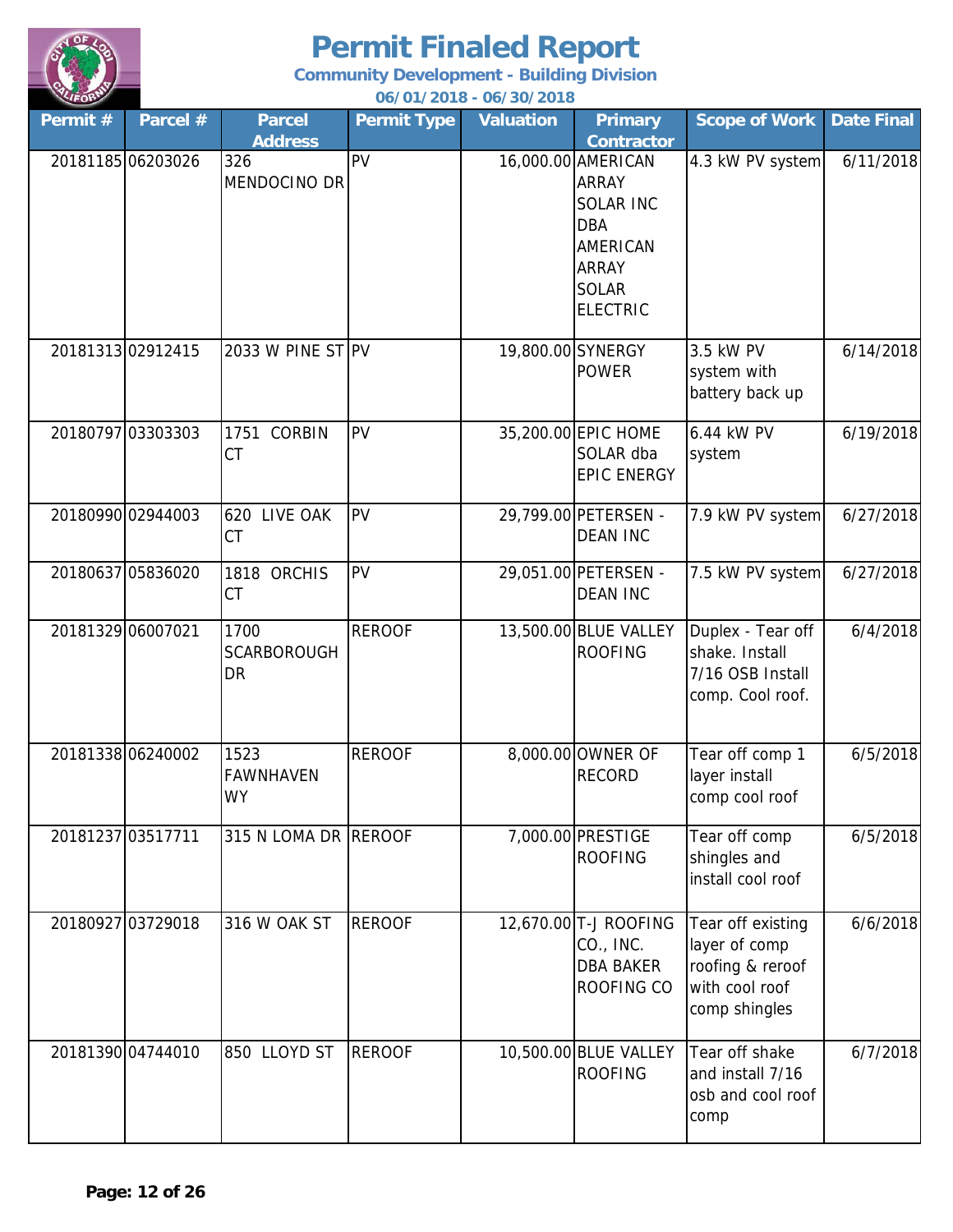

**Community Development - Building Division**

**06/01/2018 - 06/30/2018**

| Permit # | Parcel #          | <b>Parcel</b><br><b>Address</b>         | <b>Permit Type</b> | <b>Valuation</b> | <b>Primary</b><br><b>Contractor</b>                               | <b>Scope of Work</b>                                                                                                                                                                                                                                       | <b>Date Final</b> |
|----------|-------------------|-----------------------------------------|--------------------|------------------|-------------------------------------------------------------------|------------------------------------------------------------------------------------------------------------------------------------------------------------------------------------------------------------------------------------------------------------|-------------------|
|          | 20181356 02720029 | 858<br><b>WIGHTMAN DR</b>               | <b>REROOF</b>      | 27,839.00 FAMES  | ROOFING INC                                                       | Tear off wood<br>shake roof and<br>install OSB<br>sheeting with<br>synthetic<br>underlayment.<br>Install new metal<br>flashing with 17<br>low profile attic<br>vents. Install OC<br>Woodcrest<br>asphalt comp<br>shingles. R-38<br>insulation in<br>attick | 6/11/2018         |
|          | 20181409 02715006 | 2125 CORBIN<br>LN                       | <b>REROOF</b>      |                  | 13,000.00 LOCKEFORD<br><b>ROOFING</b>                             | Tear off tile &<br>shake. Re-sheet<br>and shingle with<br>cool roof                                                                                                                                                                                        | 6/11/2018         |
|          | 20181418 05724008 | 535 W<br><b>CENTURY BL</b>              | <b>REROOF</b>      |                  | 18,480.00 STOCKTON<br><b>HOME</b><br>ROOFING CO                   | Duplex - Tear off<br>comp. Install<br>comp. Cool Roof                                                                                                                                                                                                      | 6/14/2018         |
|          | 20181301 02709016 | 2344<br>CABRILLO CI                     | <b>REROOF</b>      |                  | 29,000.00 OWNER OF<br><b>RECORD</b>                               | Tear off 1 layer<br>ro-tile, 1 layer<br>shake and install<br>7/16th OSB<br>comp cool roof                                                                                                                                                                  | 6/14/2018         |
|          | 20181059 03303303 | 1751 CORBIN<br><b>CT</b>                | <b>REROOF</b>      |                  | 25,200.00 EPIC HOME<br>SOLAR dba<br><b>EPIC ENERGY</b>            | Tear off shake.<br>Install 7/16OSB,<br>Install comp cool<br>roof                                                                                                                                                                                           | 6/15/2018         |
|          | 2018138304716113  | 238 E TOKAY ST REROOF                   |                    | 14,000.00 DAVID  | <b>FISHER</b>                                                     | Remove existing<br>roof and install<br>cool roof                                                                                                                                                                                                           | 6/15/2018         |
|          | 20181417 04118011 | 711 N<br><b>SACRAMENTO</b><br><b>ST</b> | <b>REROOF</b>      |                  | 13,950.00 RITTENBACH<br>ROOFING &<br><b>WATERPROOF</b><br>ING INC | Comm Building -<br>Repair dry rot<br>overlay with 60<br>mil cool roof                                                                                                                                                                                      | 6/18/2018         |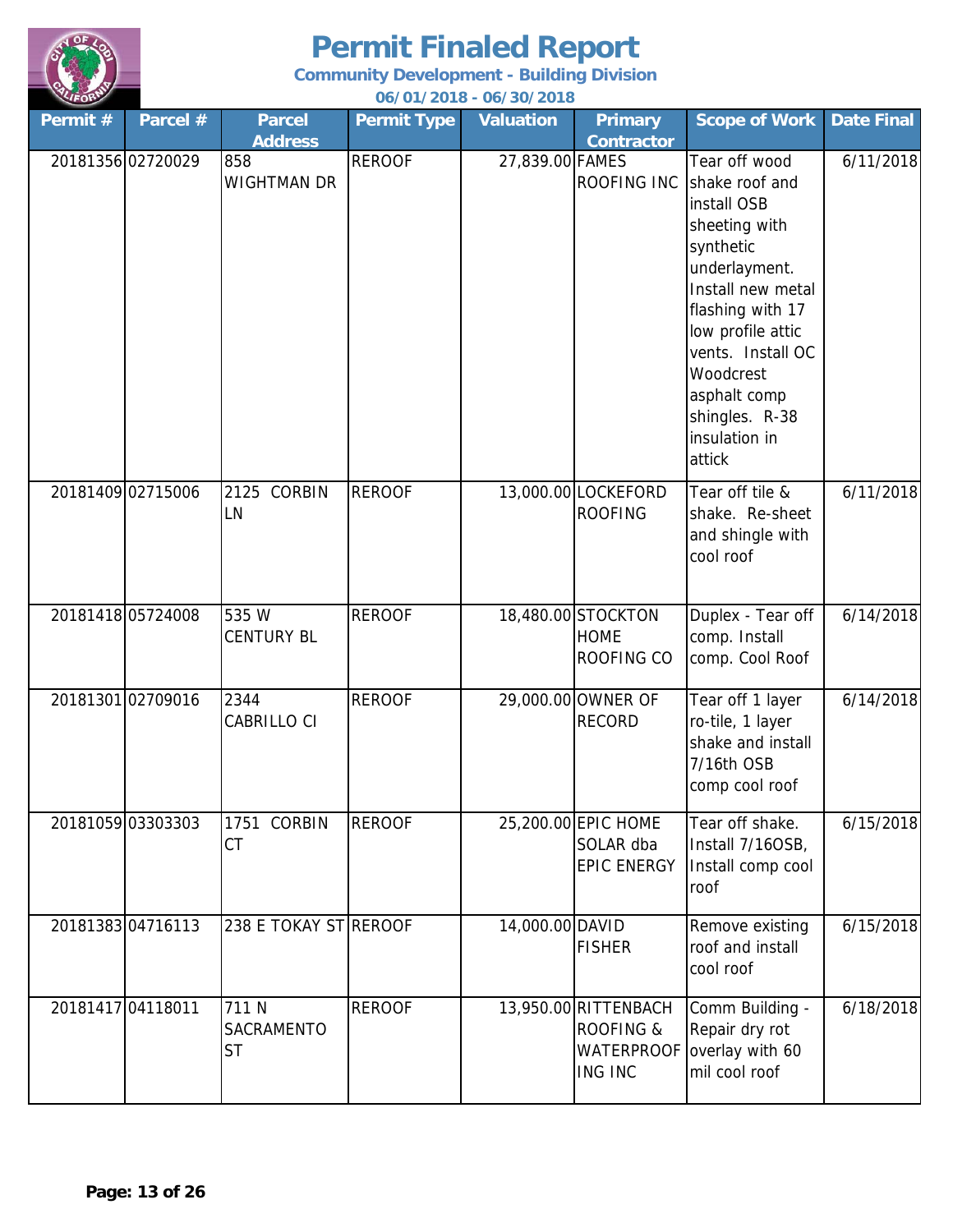

| LIFORM            |                   |                                 |                    | 06/01/2018 - 06/30/2018 |                                                                                           |                                                                                                                                                    |                   |
|-------------------|-------------------|---------------------------------|--------------------|-------------------------|-------------------------------------------------------------------------------------------|----------------------------------------------------------------------------------------------------------------------------------------------------|-------------------|
| Permit #          | Parcel #          | <b>Parcel</b>                   | <b>Permit Type</b> | <b>Valuation</b>        | <b>Primary</b>                                                                            | <b>Scope of Work</b>                                                                                                                               | <b>Date Final</b> |
|                   | 20181069 03113006 | <b>Address</b><br>920 W VINE ST | <b>REROOF</b>      |                         | <b>Contractor</b><br>10,676.00 T-J ROOFING<br>CO., INC.<br><b>DBA BAKER</b><br>ROOFING CO | Tear off existing<br>1 layer of comp<br>shingles. reroof<br>with OC cool<br>shingles.                                                              | 6/18/2018         |
| 20172810 05826031 |                   | 1541<br>TIMBERLAKE CI           | <b>REROOF</b>      | 12,250.00 NOBLE H       | <b>BROWN</b><br><b>ROOFING</b><br>CO., INC.                                               | Tear off shake<br>roof. Install 7/16<br>OSB sheathing<br>Install comp cool<br>roof. Install high<br>profile ridge and<br>all flashing and<br>vents | 6/21/2018         |
|                   | 2018123202917005  | 821<br><b>RUTLEDGE DR</b>       | <b>REROOF</b>      |                         | 9,000.00 DELTA BAY<br><b>BUILDERS &amp;</b><br><b>ROOFING</b>                             | Tear off comp<br>shingles and<br>install 30lbs felt<br>and 30 year<br>shingles Install<br>R-38 Insulation                                          | 6/21/2018         |
|                   | 2018151003123303  | 1100 DOVER<br><b>DR</b>         | <b>REROOF</b>      |                         | 7,000.00 OWNER OF<br><b>RECORD</b>                                                        | Tear off comp<br>roof and install<br>new comp cool<br>roof.                                                                                        | 6/21/2018         |
|                   | 20181400 02912305 | 2120 W PINE ST REROOF           |                    | 16,500.00 DAVIS         | <b>ROOFING</b>                                                                            | Tear off wood<br>shakes, install a<br>7/16 OSB radiant<br>barrier and cool<br>roof                                                                 | 6/21/2018         |
|                   | 20181259 04720018 | 225 EDEN ST                     | <b>REROOF</b>      |                         | 4,000.00 OWNER OF<br><b>RECORD</b>                                                        | Located at unit<br>#2 off alley.<br>Tear off comp<br>solid sheathed<br>and install comp<br>cool roof                                               | 6/25/2018         |
| 20181260 04720018 |                   | 225 EDEN ST                     | <b>REROOF</b>      |                         | 4,000.00 OWNER OF<br><b>RECORD</b>                                                        | Tear off comp<br>solid sheethed<br>and install comp<br>cool roof                                                                                   | 6/25/2018         |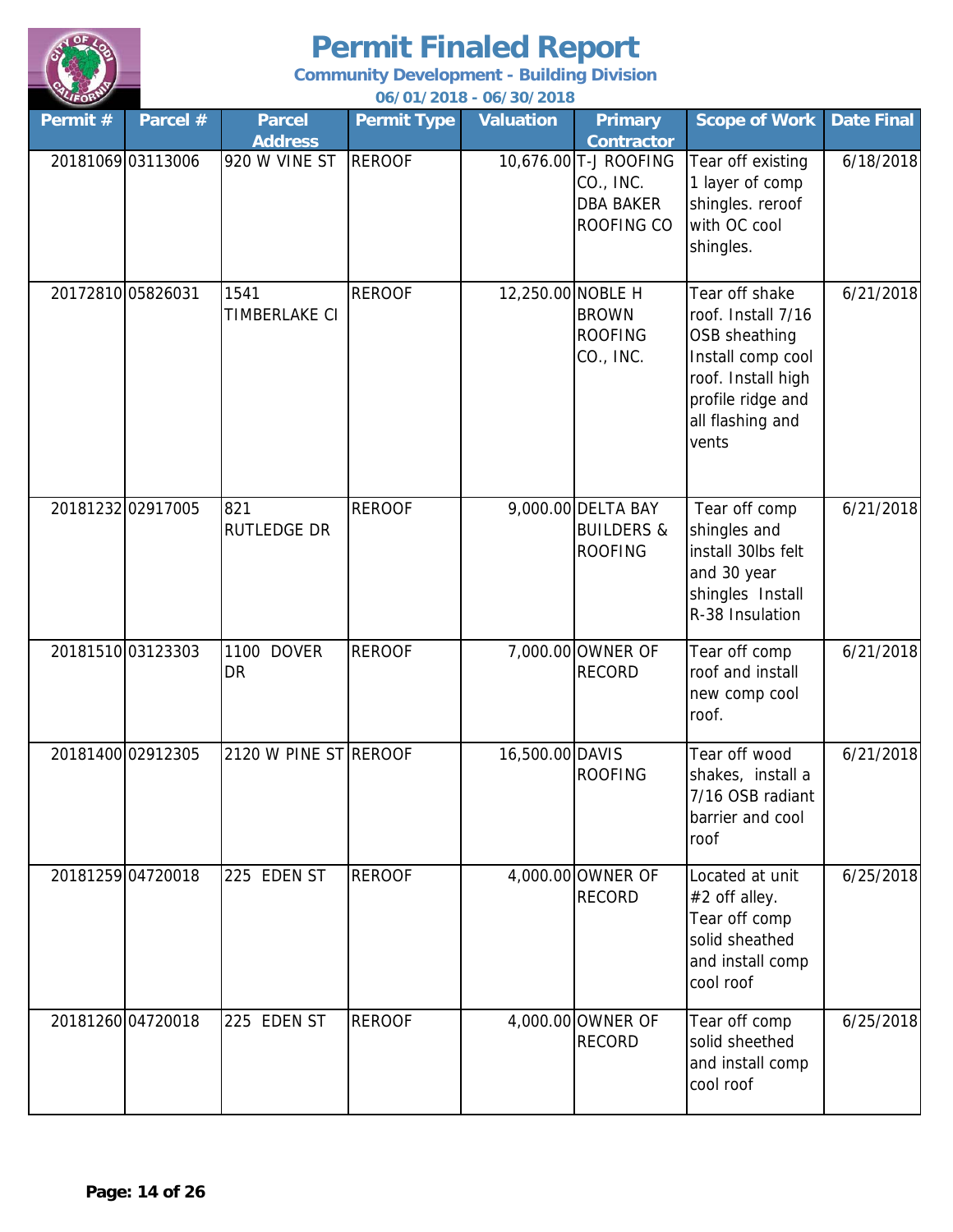

| LIFORM            |          |                                 |                    | 06/01/2018 - 06/30/2018 |                                                            |                                                                                                                                                                |                   |
|-------------------|----------|---------------------------------|--------------------|-------------------------|------------------------------------------------------------|----------------------------------------------------------------------------------------------------------------------------------------------------------------|-------------------|
| Permit #          | Parcel # | <b>Parcel</b><br><b>Address</b> | <b>Permit Type</b> | <b>Valuation</b>        | <b>Primary</b><br><b>Contractor</b>                        | <b>Scope of Work</b>                                                                                                                                           | <b>Date Final</b> |
| 2018126204720018  |          | 225 EDEN ST                     | <b>REROOF</b>      |                         | 4,500.00 OWNER OF<br><b>RECORD</b>                         | Located at 225<br>1/2 Eden st. off<br>alley. Tear off<br>comp, solid<br>sheathed and<br>insatll comp cool<br>roof                                              | 6/25/2018         |
| 20172478 06251001 |          | 1411 S<br><b>STOCKTON ST</b>    | <b>REROOF</b>      | 128,314.00 CAL MILL     | <b>CONSTRUCTI</b><br>ON, INC. DBA<br>CAL MILL<br>7 PROJECT | Pet Supply Plus -<br>Remove &<br>replace 26ga<br>roof sheets on<br>ENGINEERING   metal building &<br>add 6" over the<br>MANAGEMENT purlin insulation<br>rolls. | 6/25/2018         |
| 20181215 03723007 |          | 612W<br><b>LOCKEFORD ST</b>     | <b>REROOF</b>      |                         | 9,600.00 CENTRAL<br><b>PACIFIC</b><br>ROOFING INC          | Remove<br>existing comp<br>roof and install<br>new dimensional<br>comp<br>shingles/add R-<br>38 insulation                                                     | 6/26/2018         |
| 20181538 04314003 |          | <b>508 E OAK ST</b>             | <b>REROOF</b>      |                         | 5,500.00 VALLEY HILL<br><b>CONSTRUCTI</b><br>ON            | Located at 508 E<br>Oak St. Tear off<br>comp shingles.<br>Dry-rot repair<br>including<br>framing. Install<br>new comp cool<br>roof shingles.                   | 6/26/2018         |
| 20180099 03505002 |          | 1925 AYERS AV REROOF            |                    | 7,590.00 ALL            | WEATHER<br><b>ROOFING</b><br><b>COMPANY</b><br>INC.        | Tear off 1 layer<br>of comp roof,<br>reroof with cool<br>roof comp roof.                                                                                       | 6/28/2018         |
| 20181492 02907016 |          | 414<br><b>RUTLEDGE DR</b>       | <b>REROOF</b>      | 12,450.00 DAVID W       | <b>BRAZIL</b><br>ROOFING, INC comp. Install                | Duplex - Tear off<br>two layers of<br>comp Cool Roof                                                                                                           | 6/28/2018         |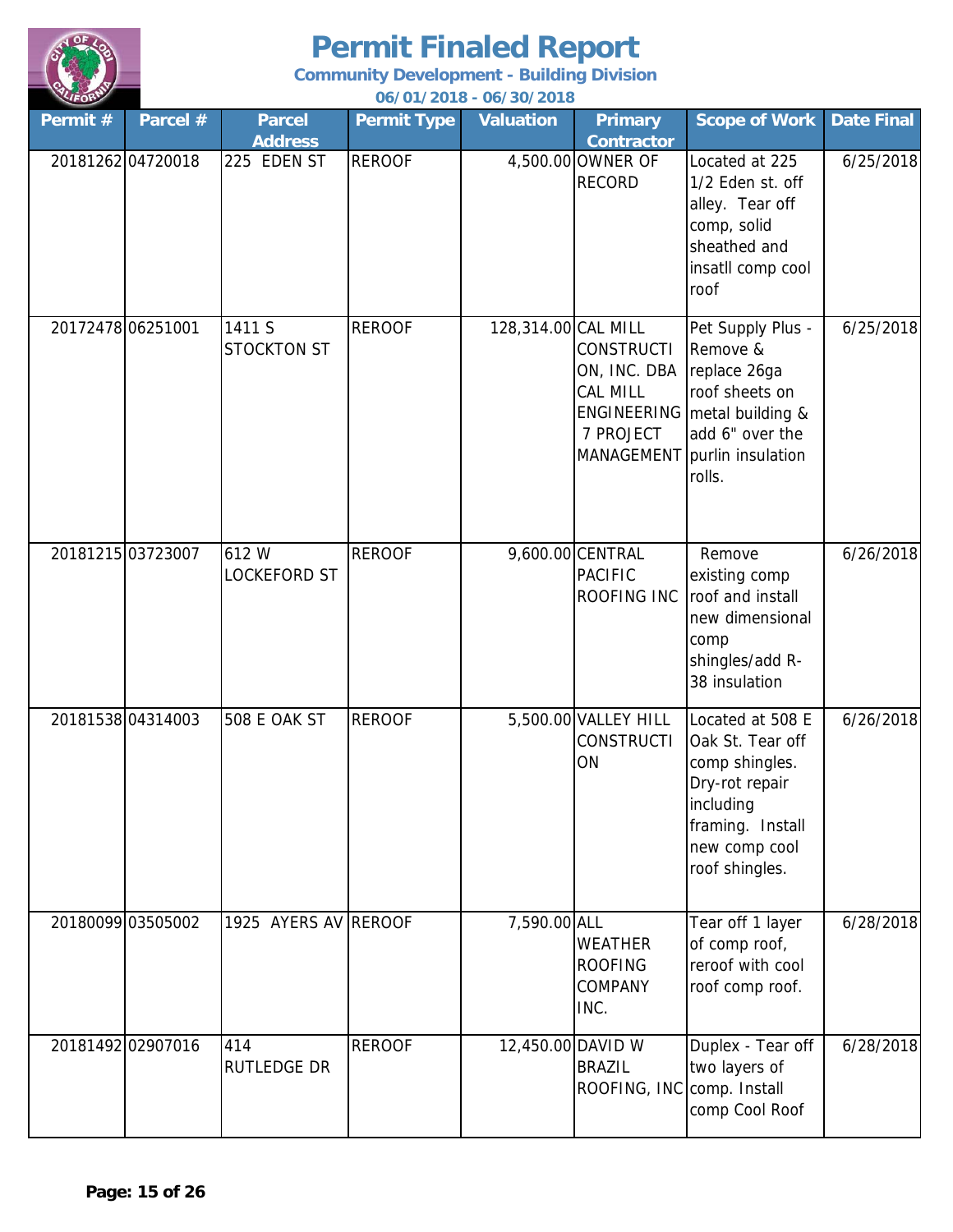

| LIFORM            |                   |                                 |                    | 06/01/2018 - 06/30/2018 |                                                                                                                |                                                                                                                     |                   |
|-------------------|-------------------|---------------------------------|--------------------|-------------------------|----------------------------------------------------------------------------------------------------------------|---------------------------------------------------------------------------------------------------------------------|-------------------|
| Permit#           | Parcel #          | <b>Parcel</b><br><b>Address</b> | <b>Permit Type</b> | <b>Valuation</b>        | <b>Primary</b><br><b>Contractor</b>                                                                            | <b>Scope of Work</b>                                                                                                | <b>Date Final</b> |
|                   | 20181391 02715030 | 2035 W TOKAY<br><b>ST</b>       | <b>REROOF</b>      | 7,800.00 ALL            | <b>WEATHER</b><br><b>ROOFING</b><br>COMPANY<br>INC.                                                            | Tear off old roof<br>and install new<br>cool roof                                                                   | 6/28/2018         |
|                   | 2018006603316063  | 811 S ROSE ST                   | <b>REROOF</b>      | 16,911.00 DAVIS         | <b>ROOFING</b>                                                                                                 | tear off tile roof<br>and install 15/32<br>radiant barrier<br>OSB and<br>dimensional cool<br>roof comp<br>shingles. | 6/29/2018         |
| 20180396 02922008 |                   | 242 RAINIER<br><b>DR</b>        | <b>RESADDRP</b>    | 14,050.00 PHILLIP       | <b>ISAACS'</b><br><b>CONSTRUCTI</b><br>ON INC DBA<br>CALIFORNIA<br><b>ENERGY</b><br>CONSULTANT<br><b>SERVI</b> | Replace (20)<br>aluminum<br>windows with<br>vinyl                                                                   | 6/1/2018          |
| 20180420 06011033 |                   | 1028<br>DARTMOOR CI             | <b>RESADDRP</b>    |                         | 10,576.00 SEARS HOME<br><b>IMPROVEMEN</b><br><b>T PRODUCTS</b><br>INC.                                         | Replace 4<br>window and 1<br>slider like for like                                                                   | 6/1/2018          |
|                   | 20180709 06242011 | 1901 CENTURY RESADDRP<br>PL     |                    | 1,480.00 STACY          | <b>PLASTERING</b><br>INC.                                                                                      | Install lath and<br>stucco over<br>existing siding on<br>the front<br>elevation only -<br>approx. 450 sf            | 6/1/2018          |
| 20180540 03309021 |                   | 338 S SUNSET<br><b>DR</b>       | <b>RESADDRP</b>    | $6,654.00$ S C          | <b>CONSTRUCTI</b><br>ON                                                                                        | Attached patio<br>cover (256 sf)                                                                                    | 6/4/2018          |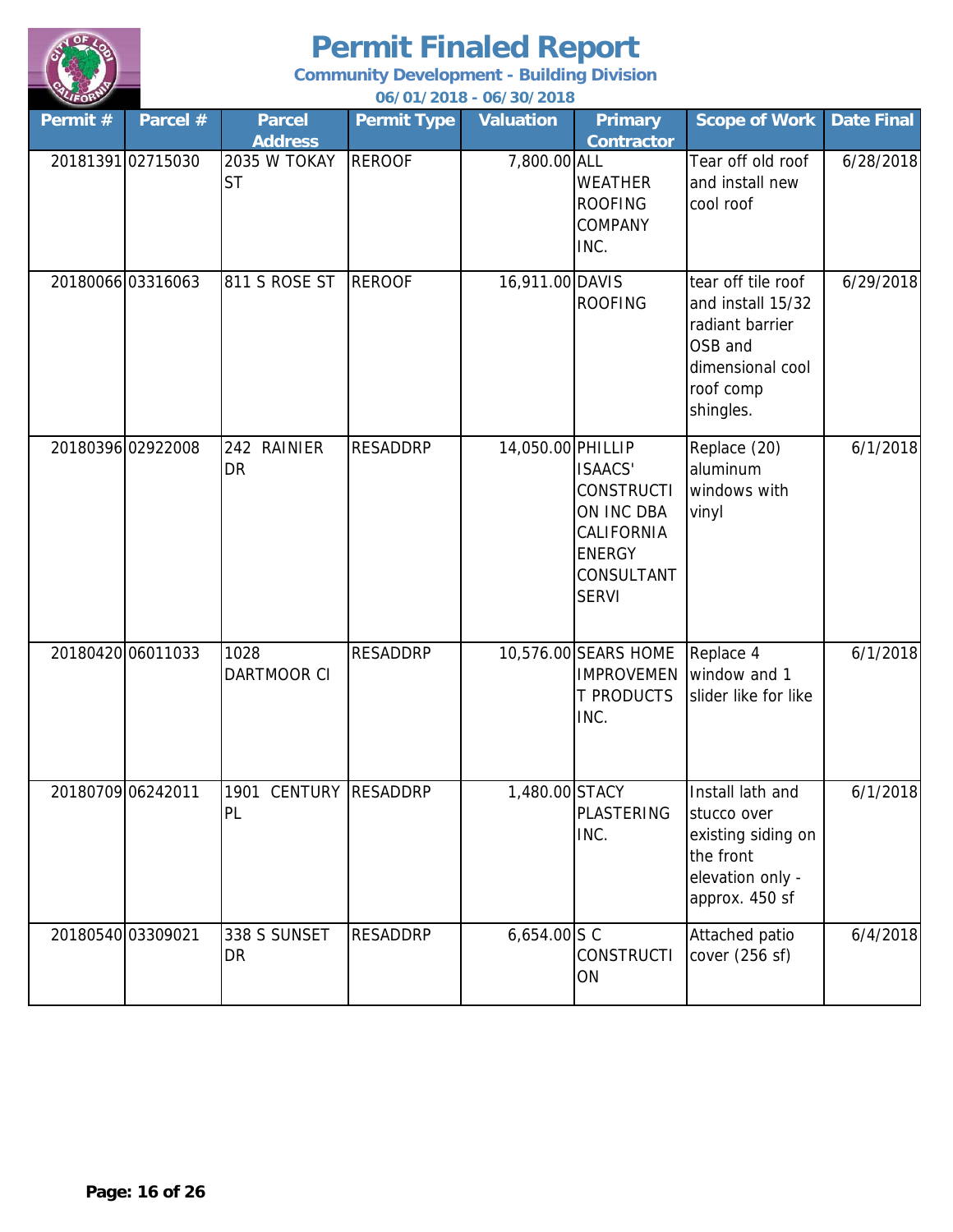

| LIFORM  |                   |                                           |                    | 06/01/2018 - 06/30/2018 |                                                         |                                                                                                                                                                                           |                   |
|---------|-------------------|-------------------------------------------|--------------------|-------------------------|---------------------------------------------------------|-------------------------------------------------------------------------------------------------------------------------------------------------------------------------------------------|-------------------|
| Permit# | Parcel #          | <b>Parcel</b>                             | <b>Permit Type</b> | <b>Valuation</b>        | <b>Primary</b>                                          | <b>Scope of Work</b>                                                                                                                                                                      | <b>Date Final</b> |
|         | 20180256 03123103 | <b>Address</b><br>1109 TUDOR<br><b>ST</b> | <b>RESADDRP</b>    |                         | <b>Contractor</b><br>3,500.00 OWNER OF<br><b>RECORD</b> | Remodel<br>bathroom. Add<br>another sink.<br>Move plumbing<br>in shower. Tile<br>floor & shower.<br>Add another light<br>fixture.                                                         | 6/4/2018          |
|         | 20181111 03302207 | 421<br><b>CHARLESTON</b><br><b>WY</b>     | <b>RESADDRP</b>    |                         | 10,800.00 NORTHWEST<br><b>EXTERIORS</b><br>INC.         | Install (9)<br>windows retrofit-<br>like for like                                                                                                                                         | 6/4/2018          |
|         | 20172980 03524039 | 1618<br><b>MARIPOSA WY</b>                | <b>RESADDRP</b>    |                         | 11,300.00 HONEYS AIR<br><b>INC</b>                      | Instal new cut-in<br><b>HVAC</b> package<br>unit                                                                                                                                          | 6/4/2018          |
|         | 2018128902713230  | 330<br><b>KRISTMONT ST</b>                | <b>RESADDRP</b>    |                         | 13,000.00 THE GLASS<br><b>SHOP</b>                      | Replace like for<br>like 17 windows<br>and 2 sliders.                                                                                                                                     | 6/4/2018          |
|         | 20173000 03515019 | 211 S CORINTH<br>AV                       | <b>RESADDRP</b>    | $4,200.00$ LODI -       | CALIFORNIA<br><b>GLASS</b><br><b>COMPANY</b><br>INC.    | Replace 13<br>existing windows<br>- like for like                                                                                                                                         | 6/5/2018          |
|         | 20180559 03717006 | 200 S ORANGE<br>AV                        | <b>RESADDRP</b>    | 10,000.00 American      | Windows Inc.                                            | Replace windows<br>like for like                                                                                                                                                          | 6/5/2018          |
|         | 2018056003717006  | 200 S ORANGE<br>AV                        | <b>RESADDRP</b>    |                         | 4,691.00 American<br>Windows Inc.                       | Granny Cottage -<br>Replace (6)<br>windows - like<br>for like                                                                                                                             | 6/5/2018          |
|         | 20172981 03730012 | 300 W<br><b>WALNUT ST</b>                 | <b>RESADDRP</b>    | 130,420.00 ACOSTA       | <b>CONSTRUCTI</b><br>ON, INC                            | Remodel -<br>Replace HVAC<br>unit, remove<br>interior bearing<br>walls & replace<br>with beams,<br>replace windows,<br>replace<br>plumbing,<br>fixtures, new<br>appliances &<br>cabinets. | 6/6/2018          |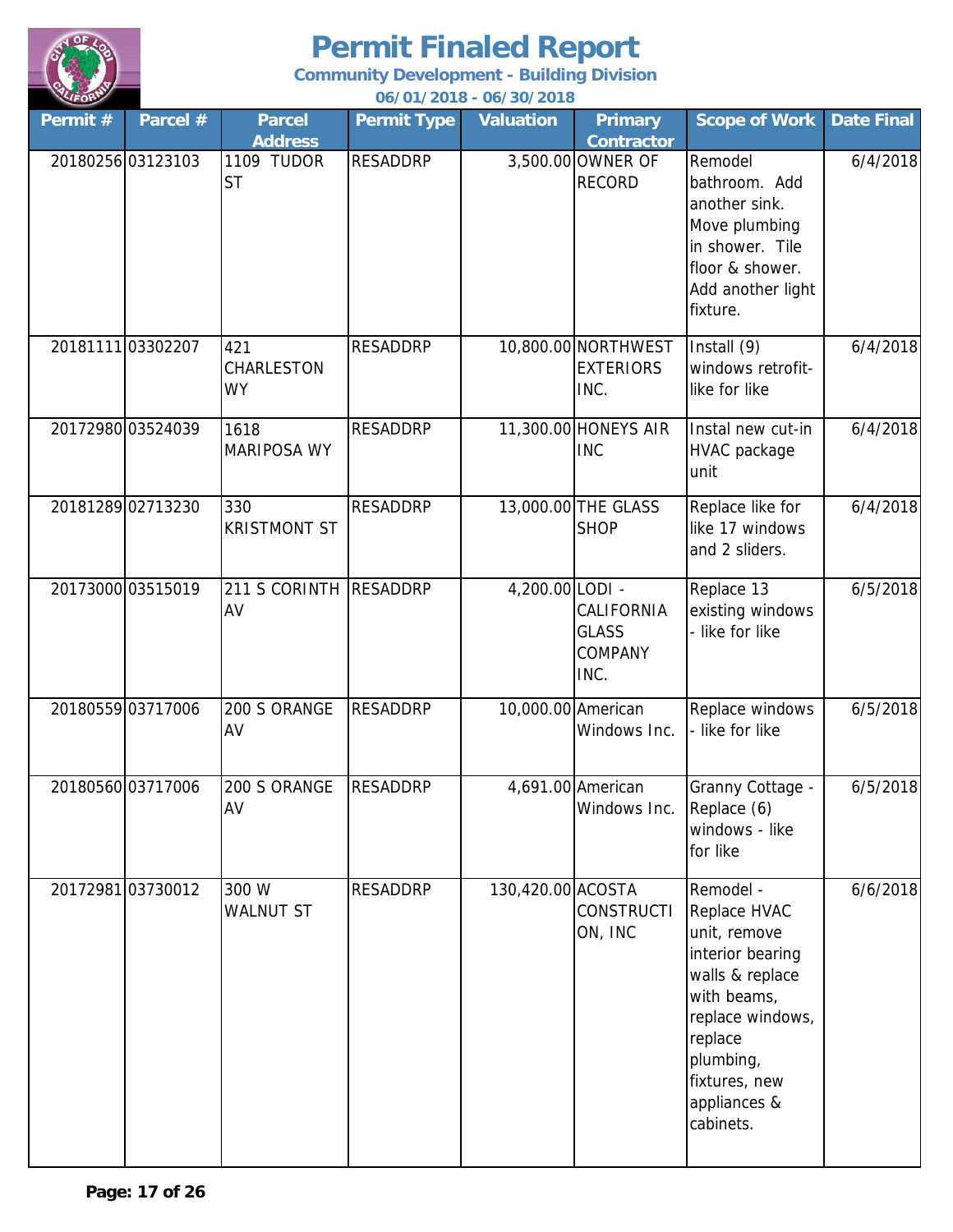

| LIFORM  |                   |                                 |                    | 06/01/2018 - 06/30/2018 |                                                                              |                                                                                                                                                                                     |                   |
|---------|-------------------|---------------------------------|--------------------|-------------------------|------------------------------------------------------------------------------|-------------------------------------------------------------------------------------------------------------------------------------------------------------------------------------|-------------------|
| Permit# | Parcel #          | <b>Parcel</b><br><b>Address</b> | <b>Permit Type</b> | <b>Valuation</b>        | <b>Primary</b><br><b>Contractor</b>                                          | <b>Scope of Work</b>                                                                                                                                                                | <b>Date Final</b> |
|         | 20171316 05830042 | 1809 ALDER<br>TREE WY           | <b>RESADDRP</b>    |                         | 14,360.00 HAWKINS<br><b>SUPPLY DBA</b><br><b>HAWKINS</b><br><b>EXTERIORS</b> | Retrofit (22)<br>windows and (1)<br>sliding glass<br>door. Like for like.                                                                                                           | 6/6/2018          |
|         | 20171444 03730043 | 232 S<br><b>HUTCHINS ST</b>     | <b>RESADDRP</b>    |                         | 5,000.00 OWNER OF<br><b>RECORD</b>                                           | Repair/Replace<br>electrical wiring<br>throughout<br>house. Install<br>new ceiling lights<br>in all rooms.                                                                          | 6/6/2018          |
|         | 2018121803914012  | 1146<br>LAKEWOOD DR             | <b>RESADDRP</b>    |                         | 20,000.00 OWNER OF<br><b>RECORD</b>                                          | Tear off 1 layer<br>of tile roof,<br>already solid<br>sheathed, install<br>R-38 insulation<br>in attic, reroof<br>with comp.<br>shingles.                                           | 6/11/2018         |
|         | 20180104 04146008 | 445 YOKUTS<br><b>DR</b>         | <b>RESADDRP</b>    |                         | 9,720.00 OWNER OF<br><b>RECORD</b>                                           | Stucco over<br>wood siding                                                                                                                                                          | 6/11/2018         |
|         | 2018065306215014  | LAMBERT<br>205<br><b>CT</b>     | <b>RESADDRP</b>    |                         | 0.00 AP GENERAL<br><b>CONSTRUCTI</b><br>ON                                   | Fire damage<br>repairs to 1/2<br>plex - roof<br>framing over<br>kitchen, wall<br>framing, sheet<br>rock, replace<br>kitchen fixtures<br>& sink. (SEE<br><b>PERMIT</b><br>#20180652) | 6/11/2018         |
|         | 20181167 05852005 | 2521<br><b>CARRIAGE DR</b>      | <b>RESADDRP</b>    | 5,000.00 PETKUS         | <b>BROTHERS &amp;</b><br>CO                                                  | Patio cover<br>w/elec                                                                                                                                                               | 6/12/2018         |
|         | 2018128304713028  | 201 CHERRY STRESADDRP           |                    |                         | 2,500.00 OWNER OF<br><b>RECORD</b>                                           | Stucco entire<br>house                                                                                                                                                              | 6/12/2018         |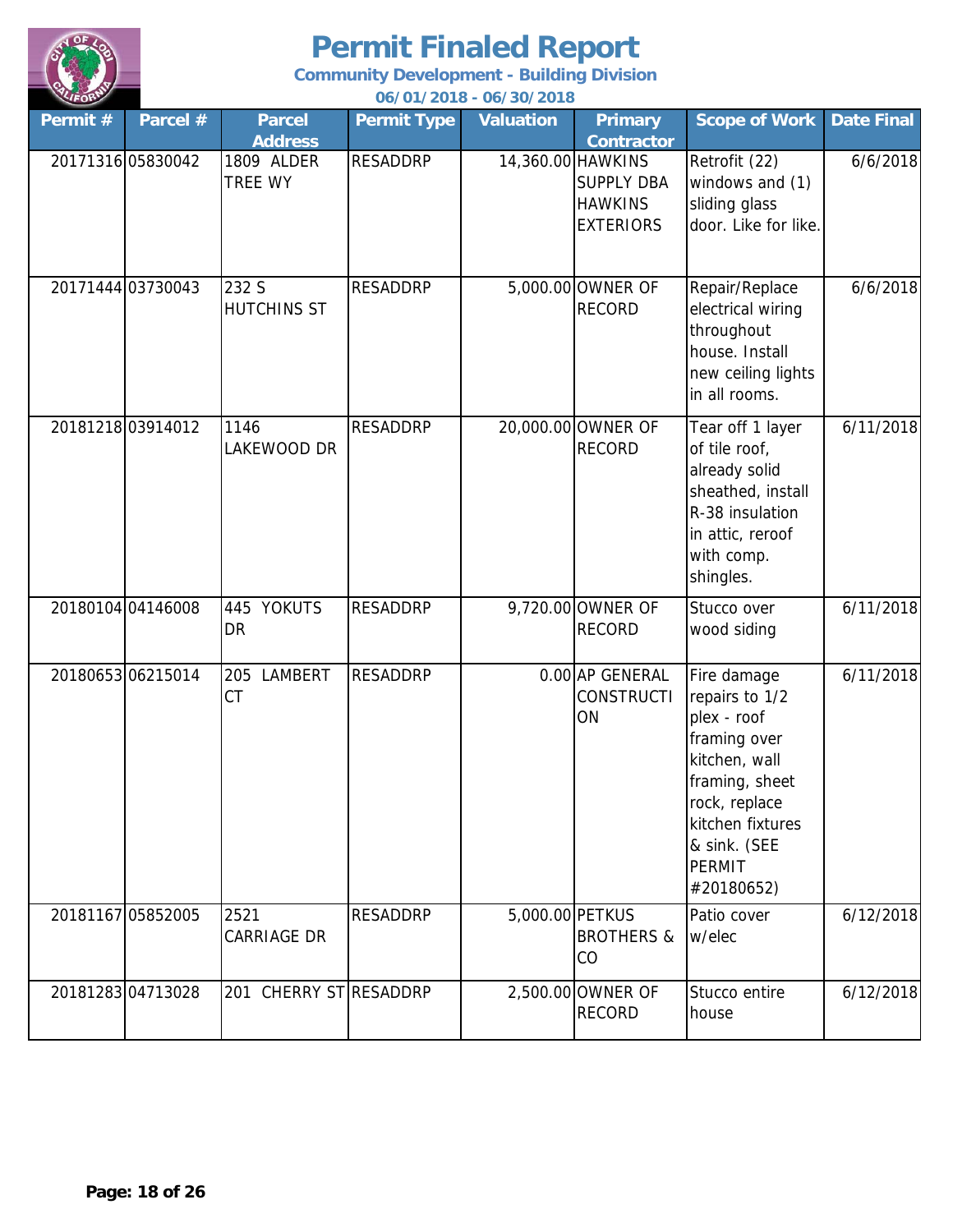

| ALIFORN           |                   |                                            |                    | 06/01/2018 - 06/30/2018 |                                                                         |                                                                                                                                                                                                            |                   |
|-------------------|-------------------|--------------------------------------------|--------------------|-------------------------|-------------------------------------------------------------------------|------------------------------------------------------------------------------------------------------------------------------------------------------------------------------------------------------------|-------------------|
| Permit $#$        | Parcel #          | <b>Parcel</b>                              | <b>Permit Type</b> | <b>Valuation</b>        | <b>Primary</b>                                                          | <b>Scope of Work</b>                                                                                                                                                                                       | <b>Date Final</b> |
|                   | 2018065206215013  | <b>Address</b><br>207 LAMBERT<br><b>CT</b> | <b>RESADDRP</b>    |                         | <b>Contractor</b><br>18,000.00 AP GENERAL<br><b>CONSTRUCTI</b><br>ON    | Fire damage<br>repairs to 1/2<br>plex - roof<br>framing over<br>kitchen, wall<br>framing, sheet<br>rock, kitchen<br>electrical, replace<br>kitchen fixtures<br>& sink. (SEE<br><b>PERMIT</b><br>#20180653) | 6/12/2018         |
|                   | 20181029 04708040 | 1232 S<br><b>STOCKTON ST</b>               | <b>RESADDRP</b>    |                         | 7,500.00 SAFE STEP<br><b>WALK-IN TUB</b><br>COMPANY,<br>INC.            | Remove existing<br>tub and replace<br>with walk in jet<br>tub. Add 1-<br>20amp circuit for<br>outlet. Minor<br>drywall.                                                                                    | 6/12/2018         |
|                   | 20172893 04708040 | 1232 S<br><b>STOCKTON ST</b>               | <b>RESADDRP</b>    |                         | 9,193.00 HOME DEPOT<br>USA INC.,<br><b>DBA THE</b><br><b>HOME DEPOT</b> | Replace (15)<br>windows with<br>retro fit vinyl<br>windows                                                                                                                                                 | 6/12/2018         |
| 20181495 03313011 |                   | 913 TARA PL                                | <b>RESADDRP</b>    |                         | 12,600.00 BG MCGUIRE<br><b>CONSTRUCTI</b><br>ON, INC.                   | Replace kitchen<br>cabinets &<br>countertops.<br>Change GFCI's &<br>switches.<br>Remove &<br>replace kitchen<br>sink & faucet.<br>Kitchen layout<br>will not change.                                       | 6/14/2018         |
|                   | 20180840 03928016 | 509 W TURNER<br><b>RD</b>                  | <b>RESADDRP</b>    |                         | 3,500.00 OWNER OF<br><b>RECORD</b>                                      | Install stucco<br>over siding on<br>front elevation of<br>house only.                                                                                                                                      | 6/14/2018         |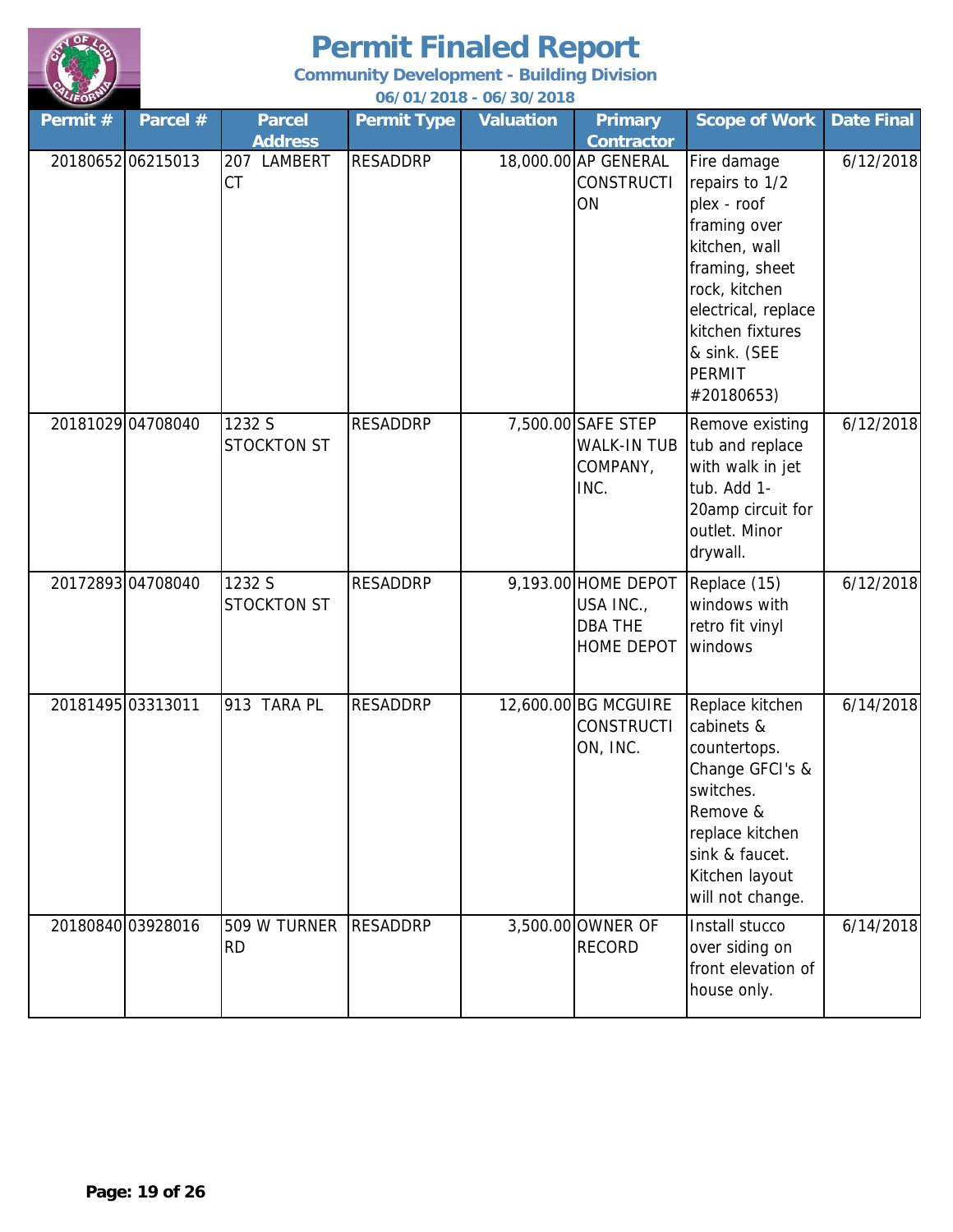

| LIFORM  |                   |                            |                    | 06/01/2018 - 06/30/2018 |                                                                                                     |                                                                                                 |                   |
|---------|-------------------|----------------------------|--------------------|-------------------------|-----------------------------------------------------------------------------------------------------|-------------------------------------------------------------------------------------------------|-------------------|
| Permit# | Parcel #          | <b>Parcel</b>              | <b>Permit Type</b> | <b>Valuation</b>        | <b>Primary</b>                                                                                      | <b>Scope of Work</b>                                                                            | <b>Date Final</b> |
|         |                   | <b>Address</b>             |                    |                         | <b>Contractor</b>                                                                                   |                                                                                                 |                   |
|         | 20180538 03313011 | 913 TARA PL                | <b>RESADDRP</b>    |                         | 37,800.00 BG MCGUIRE<br><b>CONSTRUCTI</b><br>ON, INC.                                               | Remodel hall<br>bath, add new<br>master<br>bathroom.<br>convert 1/2<br>bathroom to a<br>pantry. | 6/14/2018         |
|         | 20172995 03939017 | 2019<br>EDGEWOOD DR        | <b>RESADDRP</b>    |                         | 1,210.00 MANDAL<br><b>CONSTRUCTI</b><br>ON<br>SERVICES,<br>INC.                                     | Replace 2<br>windows like for<br>like                                                           | 6/14/2018         |
|         | 20170234 04137005 | 114 OTTA DR                | <b>RESADDRP</b>    |                         | 13,563.00 THD-HOME<br>SERVICES,<br>INC.                                                             | Replace (12)<br>windows & (2)<br>patio doors                                                    | 6/15/2018         |
|         | 2018112204136004  | 718<br><b>CALAVERAS ST</b> | <b>RESADDRP</b>    |                         | 2,788.00 HOME DEPOT<br>USA INC.,<br><b>DBA THE</b><br><b>HOME DEPOT</b>                             | Replace (4)<br>windows with<br>retrofit windows                                                 | 6/15/2018         |
|         | 2018152103323003  | 1459 IRIS DR               | <b>RESADDRP</b>    | $5,000.00$ H L D        | <b>CONTRUCTIO</b><br>N INC.                                                                         | Replace like for<br>like 12 windows                                                             | 6/15/2018         |
|         | 20181385 02942050 | 838<br><b>EVERGREEN DR</b> | <b>RESADDRP</b>    |                         | 19,551.00 RIVER CITY<br>WINDOW &<br>DOOR INC,<br><b>DBA</b><br><b>RENEWAL BY</b><br><b>ANDERSEN</b> | Remove &<br>replace (6)<br>windows $& (1)$<br>patio door                                        | 6/18/2018         |
|         | 20181322 02930046 | 2903 WHITE<br>OAK WY       | <b>RESADDRP</b>    |                         | 1,450.00 CALIFORNIA<br><b>ENERGY &amp;</b><br><b>AIR QUALITY</b><br>SERVICES,<br>INC.               | Replace sliding<br>glass door in<br>back of house                                               | 6/18/2018         |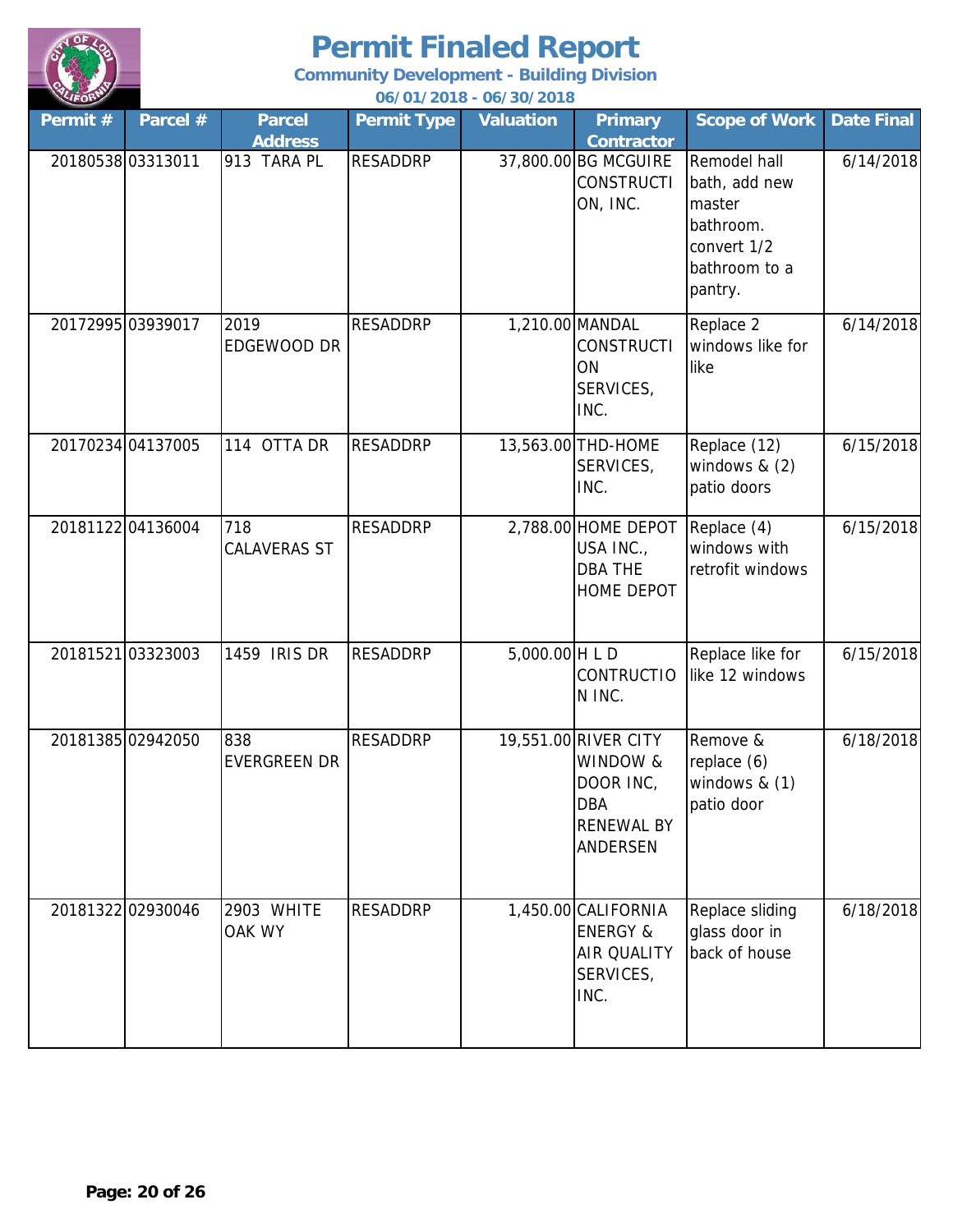

| LIFORM            |                   |                                    |                    | 06/01/2018 - 06/30/2018 |                                                                                                                              |                                                                                                                                      |                   |
|-------------------|-------------------|------------------------------------|--------------------|-------------------------|------------------------------------------------------------------------------------------------------------------------------|--------------------------------------------------------------------------------------------------------------------------------------|-------------------|
| Permit#           | Parcel #          | <b>Parcel</b>                      | <b>Permit Type</b> | <b>Valuation</b>        | <b>Primary</b>                                                                                                               | <b>Scope of Work</b>                                                                                                                 | <b>Date Final</b> |
|                   | 20172641 03325013 | <b>Address</b><br>806 CHENEY<br>CT | <b>RESADDRP</b>    |                         | <b>Contractor</b><br>12,000.00 OWNER OF<br><b>RECORD</b>                                                                     | Replace (11)<br>windows and (1)<br>slider. Like for<br>like. Stucco over<br>existing wood<br>siding entire<br>exterior.              | 6/19/2018         |
| 20180946 03307221 |                   | 1401 W VINE STRESADDRP             |                    |                         | 24,981.00 HAGGERTY<br><b>CONSTRUCTI</b><br>ON INC                                                                            | Located at 1401<br>and 1403 W Vine<br>St Duplex - Fire<br>damage repair.<br>Plumbing,<br>electrical,<br>framing, roofing.            | 6/19/2018         |
|                   | 20181305 02726037 | 1134<br>CHATEAU CT                 | <b>RESADDRP</b>    |                         | 67,939.00 AMERICA'S<br><b>VINYL</b><br><b>EXTERIORS</b><br>INC. DBA:<br><b>AMERICA'S</b><br><b>DREAM</b><br><b>HOMEWORKS</b> | Remodel master<br>bath like for like.<br>Change tile<br>shower tub<br>jaccuzzi. Update<br>electrical<br>plumbing and<br>add new fan. | 6/19/2018         |
| 20181376 04320101 |                   | 230 N CENTRAL<br>AV                | <b>RESADDRP</b>    |                         | 2,166.00 OWNER OF<br><b>RECORD</b>                                                                                           | Unit #1/Replace<br>3 windows like<br>for like                                                                                        | 6/20/2018         |
| 20181379 04320101 |                   | 230 N CENTRAL RESADDRP<br>AV       |                    |                         | 2,166.00 OWNER OF<br><b>RECORD</b>                                                                                           | Unit # $7,8,9$ &<br>10/Replace 12<br>windows like for<br>like                                                                        | 6/20/2018         |
|                   | 20180925 02918019 | 2302W<br><b>ALADDIN WY</b>         | <b>RESADDRP</b>    | 10,000.00 ALECO         | <b>ELECTRIC</b>                                                                                                              | Upgrade existing<br>100 amp service<br>panel to<br>200amp. Replace<br>all existing<br>electrical in house                            | 6/20/2018         |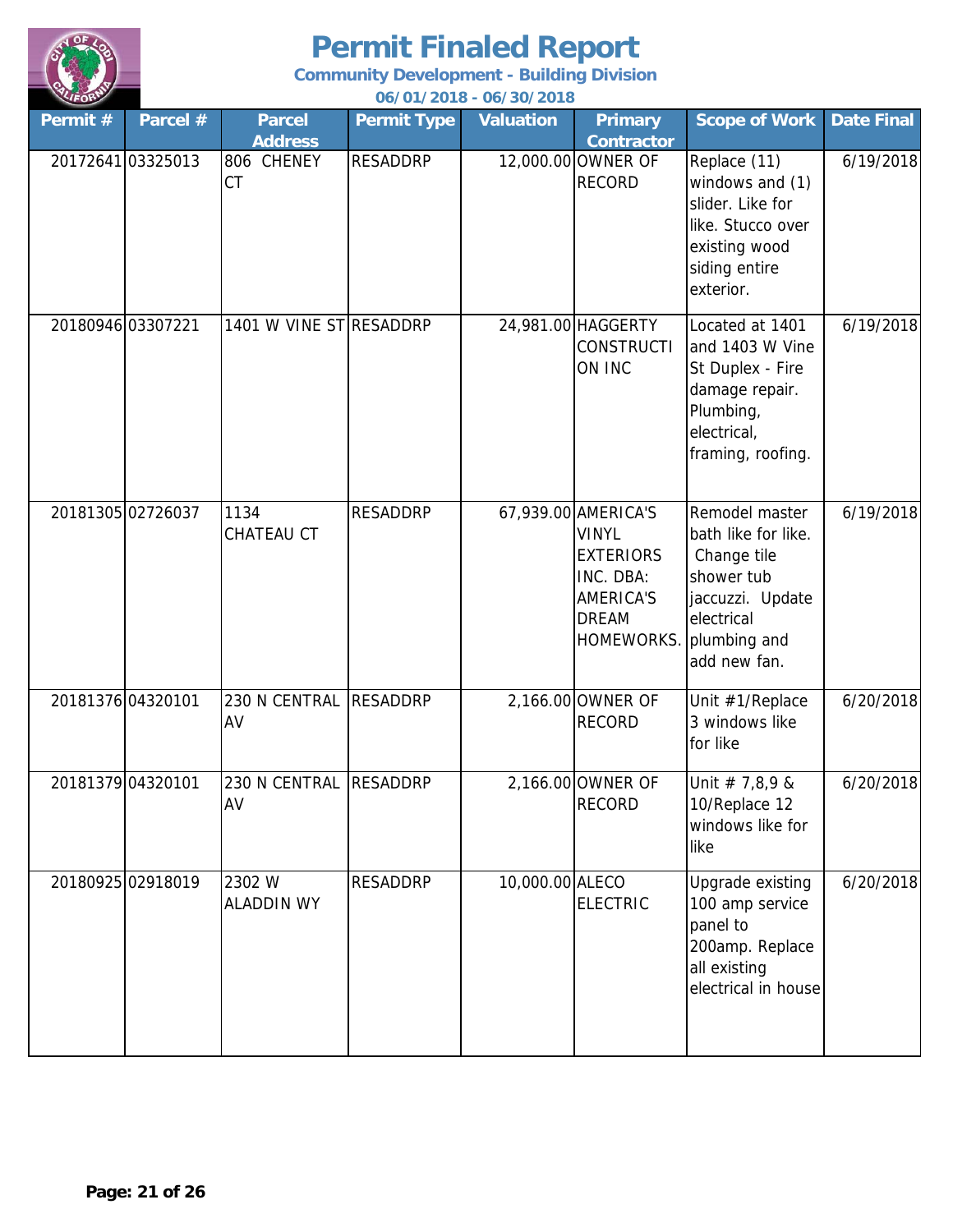

| LIFORM            |                   |                                   |                    | 06/01/2018 - 06/30/2018 |                                                               |                                                                                                                                                                              |                   |
|-------------------|-------------------|-----------------------------------|--------------------|-------------------------|---------------------------------------------------------------|------------------------------------------------------------------------------------------------------------------------------------------------------------------------------|-------------------|
| Permit #          | Parcel #          | <b>Parcel</b><br><b>Address</b>   | <b>Permit Type</b> | <b>Valuation</b>        | <b>Primary</b><br><b>Contractor</b>                           | <b>Scope of Work</b>                                                                                                                                                         | <b>Date Final</b> |
|                   | 20181106 06017014 | 1020 PORT<br><b>CHELSEA CI</b>    | <b>RESADDRP</b>    |                         | 500.00 MANDAL<br><b>CONSTRUCTI</b><br>ON<br>SERVICES,<br>INC. | Replacement-like<br>for like-back<br>exterior door                                                                                                                           | 6/20/2018         |
| 20180169 04712031 |                   | 301 WATSON<br><b>ST</b>           | <b>RESADDRP</b>    |                         | 3,000.00 OWNER OF<br><b>RECORD</b>                            | House only -<br>Replace 9<br>windows like for<br>like. Stucoo<br>house.                                                                                                      | 6/20/2018         |
| 2018017004712031  |                   | <b>WATSON</b><br>301<br><b>ST</b> | <b>RESADDRP</b>    |                         | 1,200.00 OWNER OF<br><b>RECORD</b>                            | Detached garage<br>- Stucco                                                                                                                                                  | 6/20/2018         |
|                   | 2018018503118104  | 613 RIBIER AV                     | <b>RESADDRP</b>    |                         | 20,700.00 OWNER OF<br><b>RECORD</b>                           | Build garage<br>extension 414 sq<br>ft. Move and<br>upgrade service<br>panel from<br>100amp to<br>200amp. Apply<br>stucco to 2<br>exterior walls<br>and siding on 1<br>wall. | 6/20/2018         |
| 20172352 06237061 |                   | 353 CENTURY<br><b>BL</b>          | <b>RESADDRP</b>    |                         | 4,000.00 OWNER OF<br><b>RECORD</b>                            | Install stucco<br>over existing<br>siding for the<br>entire dwelling                                                                                                         | 6/20/2018         |
|                   | 2018133103927313  | 1224 MIDVALE<br><b>RD</b>         | <b>RESADDRP</b>    |                         | 10,000.00 JOHN DOS<br><b>REIS</b><br><b>CONSTRUCTI</b><br>ON  | Main bathroom<br>remodel, Enlarge<br>shower relocate<br>shower valve<br>and install new<br>vanity and sink.                                                                  | 6/25/2018         |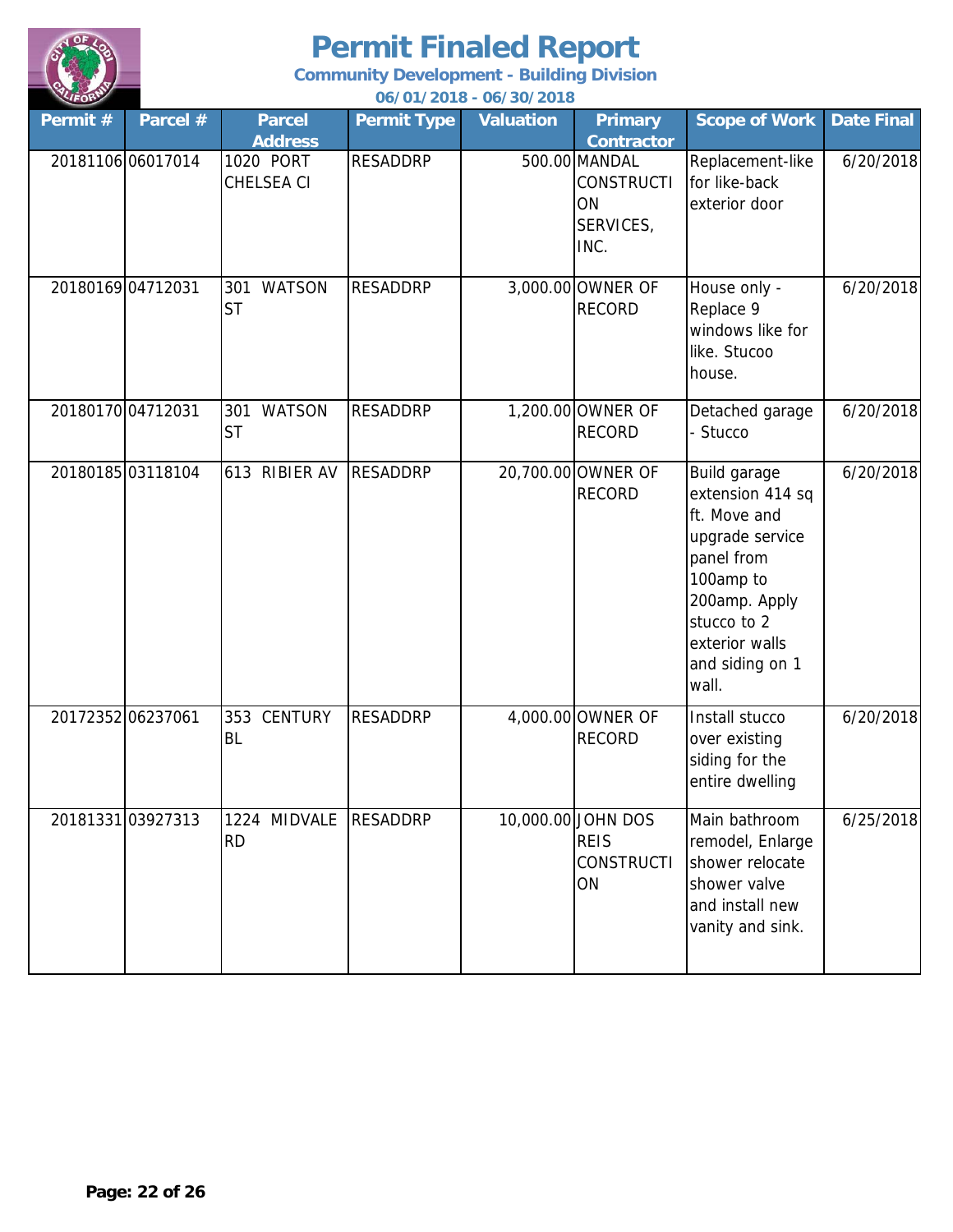

| LIFORM   |                   |                                               |                    | 06/01/2018 - 06/30/2018 |                                                                                            |                                                                                                                                                                          |                   |
|----------|-------------------|-----------------------------------------------|--------------------|-------------------------|--------------------------------------------------------------------------------------------|--------------------------------------------------------------------------------------------------------------------------------------------------------------------------|-------------------|
| Permit # | Parcel #          | <b>Parcel</b>                                 | <b>Permit Type</b> | <b>Valuation</b>        | <b>Primary</b>                                                                             | <b>Scope of Work</b>                                                                                                                                                     | <b>Date Final</b> |
|          | 20171289 06005208 | <b>Address</b><br>1114 W<br><b>CHIANTI DR</b> | <b>RESADDRP</b>    |                         | <b>Contractor</b><br>13,000.00 GONZALEZ<br><b>GUTTERS &amp;</b><br><b>CONSTRUCTI</b><br>ON | Add gas line,<br>replace (3)<br>windows, install<br>R-38 insulation<br>in attic, tear off<br>existing roof,<br>install OSB<br>radiant barrier,<br>install 30 yr<br>comp. | 6/26/2018         |
|          | 2018111003313022  | 821 W TOKAY<br><b>ST</b>                      | <b>RESADDRP</b>    |                         | 500.00 MANDAL<br><b>CONSTRUCTI</b><br>ON<br>SERVICES,<br>INC.                              | Replacement-like<br>for like-front<br>exterior door                                                                                                                      | 6/28/2018         |
|          | 2016055602743017  | 2138 TIENDA<br>DR                             | <b>SFDATACH</b>    | 208,624.00 FLETCHER     | N INC                                                                                      | New Single<br>ORGANIZATIO Family Dwelling<br>$1/2$ plex $3$<br>bedroom 2 1/2<br>bath. Fire<br>Sprinklers to be<br>on a separate<br>permit.                               | 6/6/2018          |
|          | 20160557 02743018 | 2134 TIENDA<br><b>DR</b>                      | <b>SFDATACH</b>    | 208,624.00 FLETCHER     | N INC                                                                                      | New Single<br>ORGANIZATIO Family Dwelling<br>$1/2$ plex $3$<br>bedroom 2 /12<br>bath. Fire<br>Sprinklers on a<br>separate permit.                                        | 6/13/2018         |
|          | 2016055902743016  | 2142 TIENDA<br><b>DR</b>                      | <b>SFDATACH</b>    | 208,624.00 FLETCHER     | ORGANIZATIO Family<br>N INC                                                                | New Single<br>Residence. 1/2<br>plex 3 bedroom<br>2 1/2 bath. Fire<br>Sprinklers to be<br>on a separate<br>permit.                                                       | 6/20/2018         |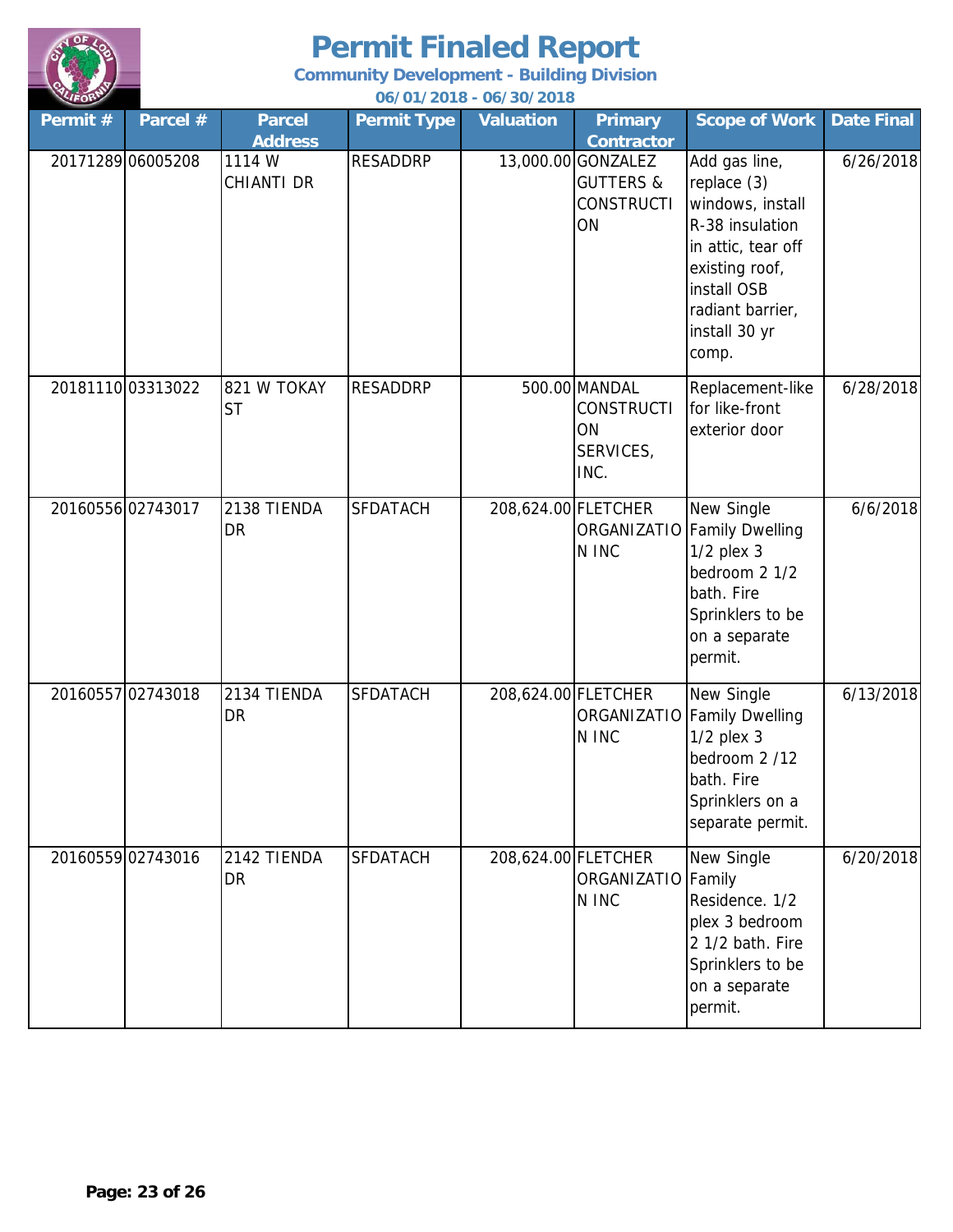

| RUFORD   |                   |                                 |                    | 06/01/2018 - 06/30/2018 |                                                             |                                                                                                                                            |                   |
|----------|-------------------|---------------------------------|--------------------|-------------------------|-------------------------------------------------------------|--------------------------------------------------------------------------------------------------------------------------------------------|-------------------|
| Permit # | Parcel #          | <b>Parcel</b><br><b>Address</b> | <b>Permit Type</b> | <b>Valuation</b>        | <b>Primary</b><br><b>Contractor</b>                         | <b>Scope of Work</b>                                                                                                                       | <b>Date Final</b> |
|          | 20160560 02743015 | 2146 TIENDA<br><b>DR</b>        | <b>SFDATACH</b>    | 208,624.00 FLETCHER     | N INC                                                       | New Single<br>ORGANIZATIO Family Dwelling<br>$1/2$ plex $3$<br>bedroom 2 1/2<br>bath. Fire<br>Sprinklers to be<br>on a separate<br>permit. | 6/20/2018         |
|          | 20172661 05869048 | 3045 OLYMPIC<br>AV              | <b>SFDDTACH</b>    |                         | 186,108.00 FCB HOMES                                        | New Single<br><b>Family Dwelling</b><br>2 bedroom, 2189<br>sq ft MP1C                                                                      | 6/1/2018          |
|          | 20172996 05869018 | 3043 ADRIANA<br>LN              | <b>SFDDTACH</b>    |                         | 204,753.00 FCB HOMES                                        | New Single<br><b>Family Dwelling</b><br>4 bedroom 2367<br>sq ft MP3A                                                                       | 6/6/2018          |
|          | 20172940 05869017 | 3101 ADRIANA<br>LN              | <b>SFDDTACH</b>    |                         | 204,887.00 FCB HOMES                                        | New Single<br><b>Family Dwelling</b><br>4 bedroom 2369<br>sq ft MP3C                                                                       | 6/6/2018          |
|          | 20172943 05869034 | 3044 ADRIANA<br>LN              | <b>SFDDTACH</b>    |                         | 203,000.00 FCB HOMES                                        | New Single<br><b>Family Dwelling</b><br>3 bedroom 2354<br>sq ft MP2A                                                                       | 6/7/2018          |
|          | 20172944 05869035 | 3102 ADRIANA<br>LN              | <b>SFDDTACH</b>    |                         | 198,723.00 FCB HOMES                                        | New Single<br><b>Family Dwelling</b><br>3 bedroom 2311<br>sq ft MP2C                                                                       | 6/7/2018          |
|          | 20163136 02955029 | 160<br><b>HEIRLOOM AV</b>       | SFDDTACH           |                         | 310,663.00 FCB HOMES                                        | New Single<br><b>Family Dwelling</b><br>4 bedroom 3644<br>sq ft MP103A.                                                                    | 6/14/2018         |
|          | 20151844 02905424 | 225 LANDMARK<br><b>LANE</b>     | <b>SFDDTACH</b>    | 226,745.00 FRONTIER     | <b>LAND</b><br>COMPANIES,<br><b>DBA FCB</b><br><b>HOMES</b> | New single<br>family dwelling,<br>3 bedroom -<br>Rose Gate MP<br>202                                                                       | 6/20/2018         |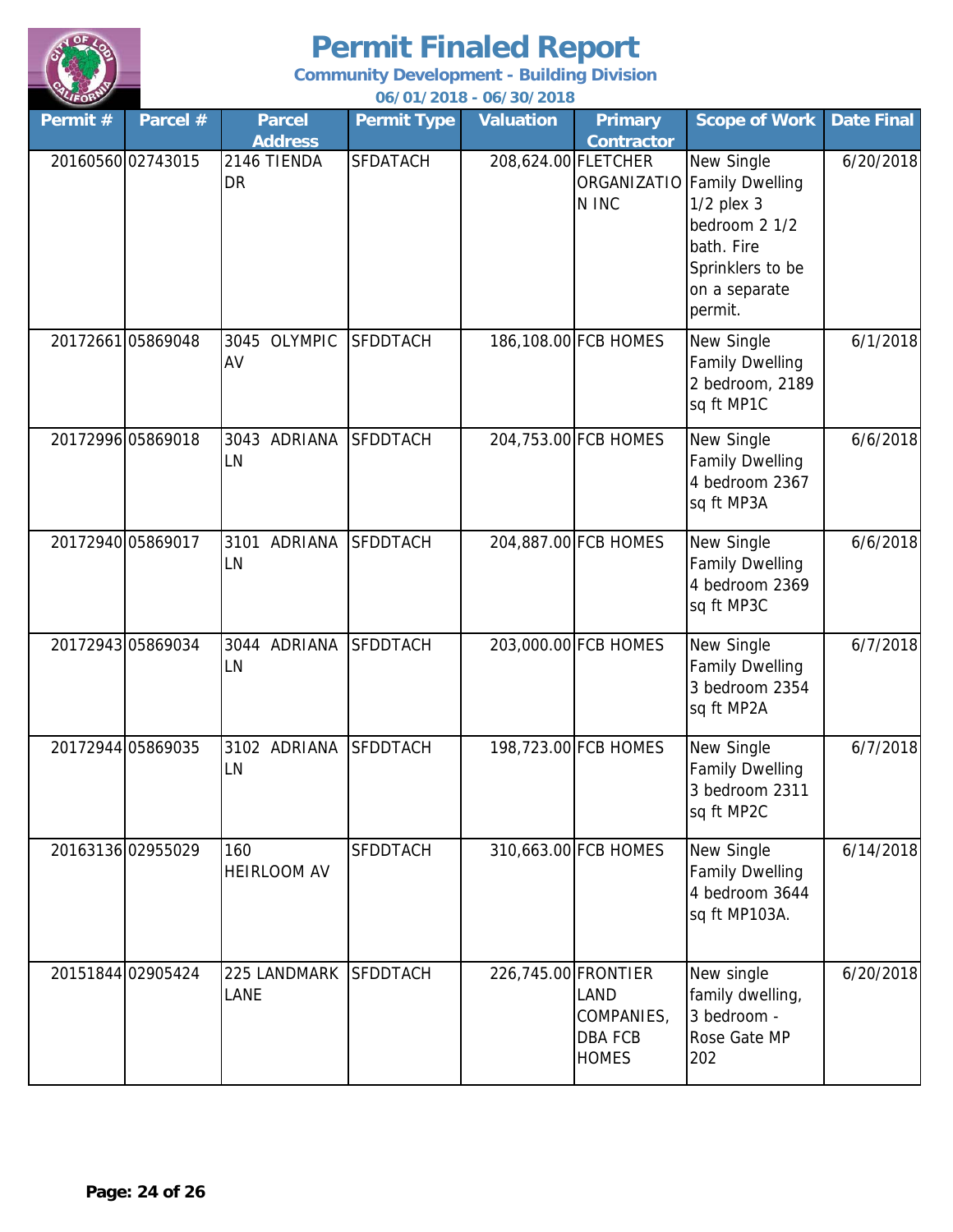

| LIFORM  | 06/01/2018 - 06/30/2018 |                           |                    |                  |                                     |                                                                                                                         |                   |  |  |  |  |
|---------|-------------------------|---------------------------|--------------------|------------------|-------------------------------------|-------------------------------------------------------------------------------------------------------------------------|-------------------|--|--|--|--|
| Permit# | Parcel #                | <b>Parcel</b>             | <b>Permit Type</b> | <b>Valuation</b> | <b>Primary</b>                      | <b>Scope of Work</b>                                                                                                    | <b>Date Final</b> |  |  |  |  |
|         |                         | <b>Address</b>            |                    |                  | <b>Contractor</b>                   |                                                                                                                         |                   |  |  |  |  |
|         | 20172946 05869047       | 3051 OLYMPIC<br>AV        | <b>SFDDTACH</b>    |                  | 188,166.00 FCB HOMES                | New Single<br><b>Family Dwelling</b><br>3 bedroom 2231<br>sq ft MP1B                                                    | 6/21/2018         |  |  |  |  |
|         | 20172945 05869046       | 3103 OLYMPIC<br>AV        | <b>SFDDTACH</b>    |                  | 202,934.00 FCB HOMES                | New Single<br><b>Family Dwelling</b><br>3 bedroom 2354<br>sq ft MP2B                                                    | 6/25/2018         |  |  |  |  |
|         | 20163129 02955054       | <b>60 SECRET CT</b>       | <b>SFDDTACH</b>    |                  | 253,443.00 FCB HOMES                | New Single<br><b>Family Dwelling</b><br>2 bedroom 2995<br>sq ft MP302A                                                  | 6/25/2018         |  |  |  |  |
|         | 20172054 02954015       | 151<br><b>LANDMARK LN</b> | <b>SFDDTACH</b>    |                  | 222,240.00 FCB HOMES                | New Single<br><b>Family Dwelling</b><br>4 bedroom 2548<br>sq ft                                                         | 6/25/2018         |  |  |  |  |
|         | 20163127 02954019       | 183<br><b>LANDMARK LN</b> | <b>SFDDTACH</b>    |                  | 253,443.00 FCB HOMES                | New Single<br><b>Family Dwelling</b><br>3 bedroom 2995<br>sq ft MP302A                                                  | 6/26/2018         |  |  |  |  |
|         | 20173059 05869036       | 3108 ADRIANA<br>LN        | <b>SFDDTACH</b>    |                  | 188,165.00 FCB HOMES                | New Single<br><b>Family Dwelling</b><br>2 bedroom 2231<br>sq ft MP1B                                                    | 6/26/2018         |  |  |  |  |
|         | 20152833 02732009       | 2303<br><b>COCHRAN RD</b> | <b>SFDDTACH</b>    |                  | 91,583.00 OWNER OF<br><b>RECORD</b> | Build 935 sq. ft<br>Pool House<br>Residence. 1<br>bedroom 1 bath.<br><b>Fire Sprinklers</b><br>on a seperate<br>permit. | 6/28/2018         |  |  |  |  |
|         | 20173060 05869037       | 3114 ADRIANA<br>LN        | <b>SFDDTACH</b>    |                  | 204,828.00 FCB HOMES                | New Single<br><b>Family Dwelling</b><br>4 bedroom 2369<br>sq ft MP3C                                                    | 6/29/2018         |  |  |  |  |